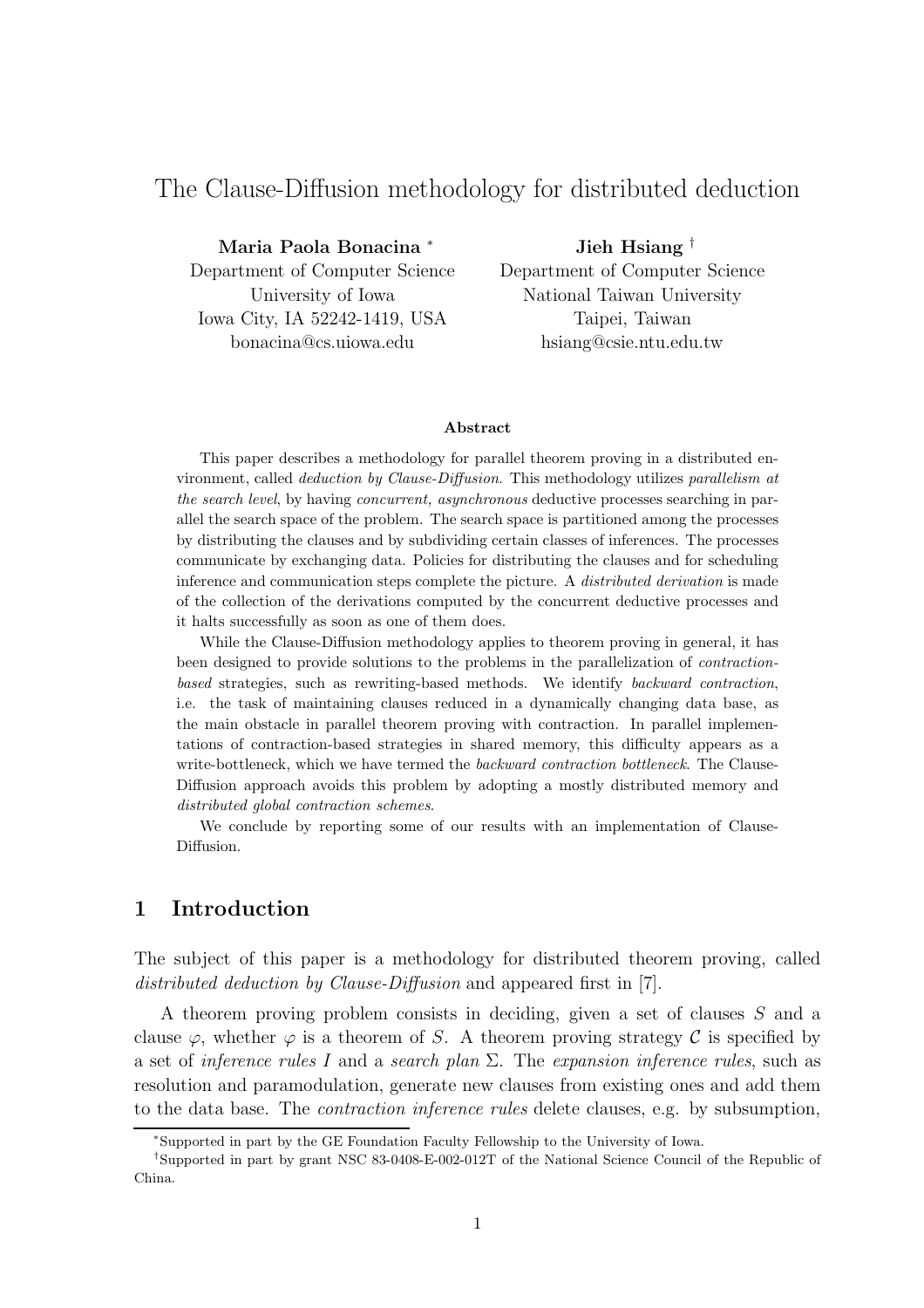or replace them by smaller ones, e.g. by simplification (term rewriting). The search plan  $\Sigma$  chooses the inference rule and the premises for each step, so that the repeated application of  $\Sigma$  and I generates a derivation. A derivation is successful if it reaches a solution of the input problem. If the strategy is complete, the derivation is guaranteed to succeed whenever the input goal is indeed a theorem.

In practice, a complete strategy often fails to prove a theorem, because it generates so many clauses that it exhausts the available memory before succeeding. In other words, it generates too large a portion of the search space of the problem. One way to tackle this problem is to employ contraction inference rules, such as rewriting and subsumption, which keep the data base, and thus the search space, as reduced as possible. Contraction inferences can be classified into forward contraction and backward contraction. Forward contraction contracts newly generated clauses, before they are fully introduced in the data base and made available for expansion steps. Backward contraction contracts existing clauses, that have been already stored in the data base, used in expansion steps and possibly as simplifiers. The application of backward contraction, and thus the possibility of contracting any clause, is a distinguishing feature of contraction-based strategies. These strategies, as implemented for instance in the provers Otter [25], RRL [22] and SBR3 [1], have obtained impressive results.

In this paper we present a methodology for parallelizing contraction-based deduction strategies. The main feature of contraction-based strategies is that existing data may be deleted or replaced by others through contraction. For instance, an equation may be reduced to another equation via rewriting. Although such a behaviour is the main reason why contraction-based strategies are effective, it is also the major source of difficulty in parallelization. To illustrate this point, we consider the parallelization of Prolog technology theorem proving (PTTP) methods, e.g. [10, 15, 27]. In goalreduction methods such as PTTP, the set of axioms remains static during the course of the derivation. Thus, it is possible to pre-process all the axioms into elaborate data structures before the derivation starts. Such structures can be used in turn to exploit parallelism of different granularities. The cost of building them is limited to the preprocessing phase. Contraction-based strategies, on the other hand, are not likely to take advantage of such approaches, because axioms will be added and deleted during the derivation, so that pre-processing is not sufficient.

The basic idea of the Clause-Diffusion methodology, which we present here, is to parallelize a strategy at the search level, by partitioning the search space among many concurrent, asynchronous deductive processes, which search in parallel for a solution. As soon as one of them succeeds, the whole distributed derivation succeeds. In order to subdivide the search task, we notice that the search space is determined by the given clauses and the inference rules. The Clause-Diffusion method partitions the clauses among the processes and the inferences are partitioned consequently in a data-driven fashion. The deductive processes are largely independent: each process has its own local data base, constructs its own derivation and interacts with the others by exchanging clauses. Because of the coarse granularity of parallelism at the search level, the Clause-Diffusion methodology targets a distributed environment, e.g. a high-speed network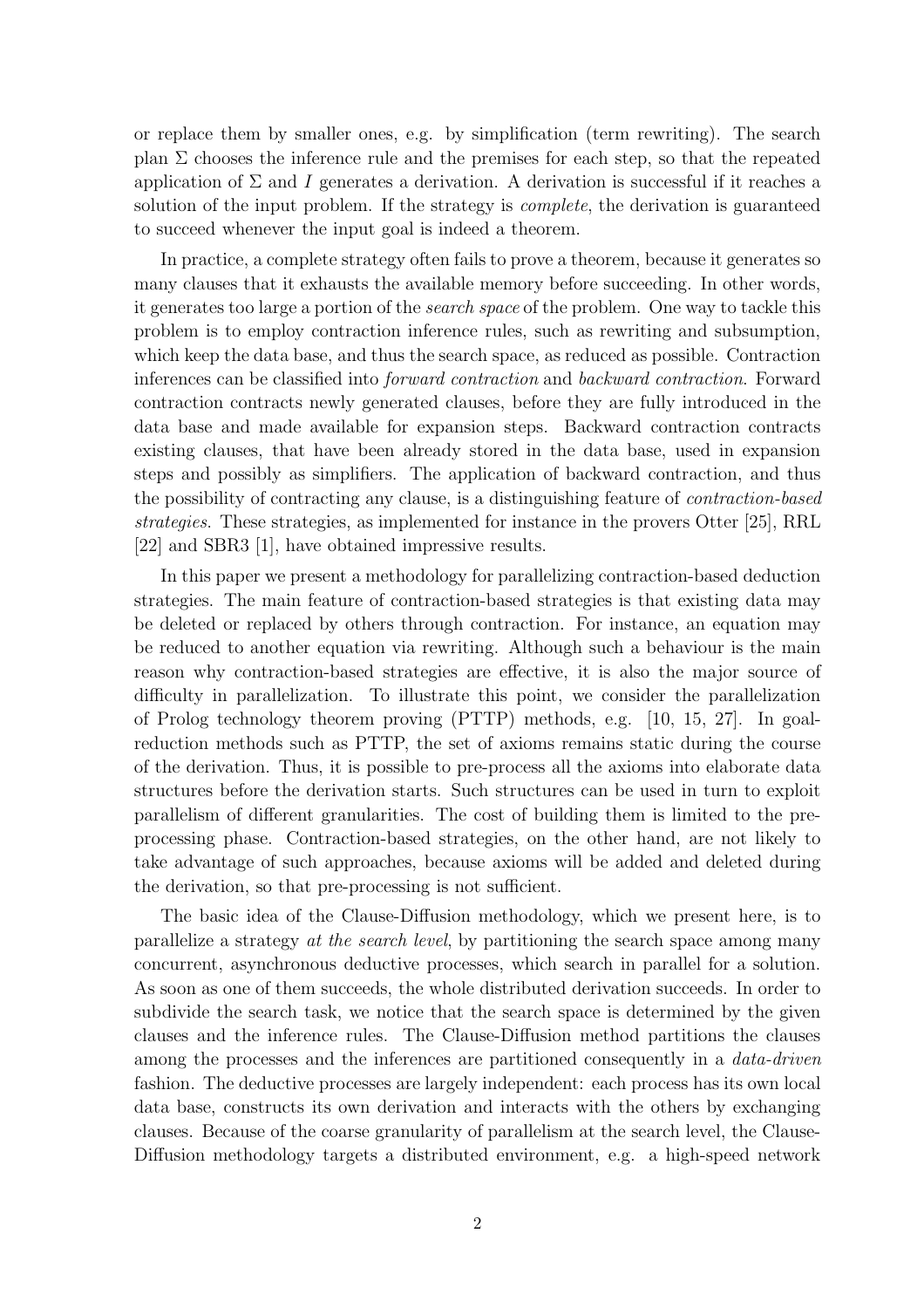of computers or a loosely coupled asynchronous multiprocessor. In such a system, each of the theorem proving processes is executed at a different processor node, and communication of clauses is implemented via message-passing. Clause-Diffusion may also use a mixed shared-distributed environment, e.g. with separate memories at the nodes and a shared memory component: a subset of the clauses may be shared, while the remaining communication is achieved through messages.

The Clause-Diffusion approach has a few features which we consider as new:

- It is a general methodology intended for implementing contraction-based strategies in distributed environments.
- It realizes parallelism at the search level as a form of coarse grain parallelism in deduction. This is a fairly new approach, since most of the existing methods introduce parallelism in the inference mechanism, thus at a finer granularity.
- The problem of keeping data inter-contracted is dealt with through a notion of *image set* – an approximation of the global data base. This avoids the difficulty of the backward contraction bottleneck which often occurs in shared memory implementation of contraction-based strategies, e.g. [24, 33].
- It is a general methodology not confined to a specific architecture, topology or inference system. Depending on the parameters chosen, our method can be easily adopted in different environments.

The remaining sections of this paper are organized as follows. First, we illustrate how a given strategy  $\mathcal C$  is executed according to the Clause-Diffusion methodology in a distributed system and we define the distributed derivations generated by Clause-Diffusion strategies. Second, we address the parallelization of contraction in Clause-Diffusion. We describe the *backward contraction bottleneck*, which may arise especially in parallel implementations of term-rewriting based methods in shared memory. Our solution of the backward contraction bottleneck problem are a few schemes for distributed global contraction, that is, contraction with respect to the distributed global data base (the union of the clauses of all the concurrent processes). Since the backward contraction bottleneck is observed primarily in equational problems, we discuss in detail how to perform "simplification of the simplifiers", i.e. how to update with respect to simplification the copies, or "images", of the equations used as simplifiers. The following section is devoted to the policies for *distributed allocation of clauses*, i.e. the criteria to assign clauses to processes. These policies serve two very important purposes: partitioning the search space of the theorem proving problem among the deductive processes and balancing their work-load, so that it does not happen that some are idle while others are overcharged. We conclude the detailed description of Clause-Diffusion with some guidelines for the scheduling of inferences and communication steps performed by the concurrent deductive processes. The last technical section is devoted to some experiments with the Clause-Diffusion prover  $Peers<sup>1</sup>$ .

<sup>1</sup>Peers was written jointly by the first author and Dr. Bill McCune of the Argonne National Laboratory.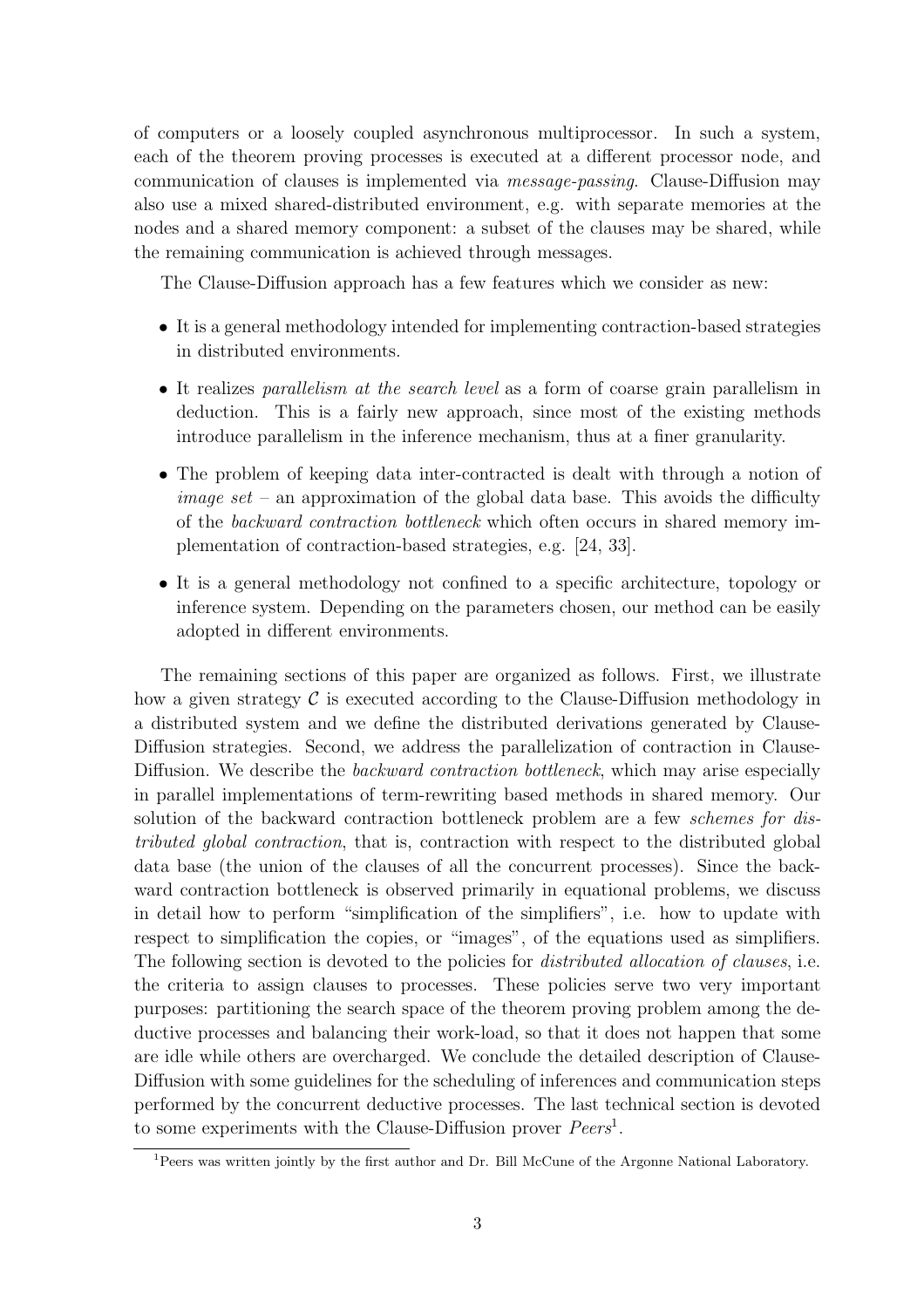Related papers are [4, 5, 8, 9]: [4] and [5] are dedicated to specific problems, distributed fairness and distributed subsumption respectively; [8] and [9] describe the specific strategies and the implementation details of the Clause-Diffusion prototypes Aquarius and Peers. This paper is a comprehensive description of the Clause-Diffusion methodology after [7], which we refer to for the few components or variants of Clause-Diffusion strategies that are not covered here.

# 2 The Clause-Diffusion methodology

Contraction-based strategies are theorem proving methods developed from the studies in term rewriting theory. Intuitively, a contraction-based strategy assumes the existence of a well-founded ordering on either the set of formulas or on the proof structure (depending on the logic and the inference system). Based on this notion of ordering, contraction-based strategies are characterized by three basic properties. First, the inference system includes contraction rules such as simplification via term rewriting, conditional or constrained simplification, clausal and functional subsumption, which replace redundant data by smaller ones. Second, the search plan generally gives priority to contraction rules over expansion rules, so that the data set can be kept to a minimal. Third, the expansion rules may be refined to resolve upon only the maximal elements in the data involved. Knuth-Bendix completion and its extensions are typical examples of contraction-based strategies. We refer to [18] for an introductory survey. Examples of contraction-based strategies for first order logic and beyond can be found in [3, 26]. A formal treatise of contraction-based strategies is given in [6], where also a larger set of references to works on contraction-based strategies is provided.

The Clause-Diffusion methodology was designed with contraction-based strategies in mind, although it applies to other types of strategies as well. We assume then to have a complete theorem proving strategy  $\mathcal{C} = \langle I; \Sigma \rangle$  and we describe how C is parallelized by the Clause-Diffusion methodology. The strategy will be executed by multiple concurrent deductive processes  $p_1, \ldots, p_n$ . We envision a distributed environment, such as a network or a loosely coupled, asynchronous multiprocessor, where each deductive process runs on a node of the system. Since there is a one-one correspondence between the deductive processes and the nodes, we shall use  $p_1 \nldots p_n$  to denote ambiguously both the deductive processes and the nodes. The basic principle of the Clause-Diffusion methodology is to partition the search space among the concurrent deductive processes  $p_1, \ldots, p_n$ . In order to partition the search space, the input and the generated clauses are distributed among the processes. After a clause  $\psi$  is fully simplified (contracted), it is assigned to a process  $p_i$  and becomes a **resident** of  $p_i$ . For this purpose, a Clause-Diffusion strategy features an allocation algorithm, which decides where to allocate a clause. In this way, each process  $p_i$  is allotted a subset  $S^i$  of the global data base. The union of all the  $S^{i}$ 's, which are not necessarily disjoint, forms the current global data base. Process  $p_i$  is responsible for applying the inference rules in I to the clauses in  $S^i$ , according to the search plan  $\Sigma$ .

Because the global data base is partitioned among the nodes, no node is guaranteed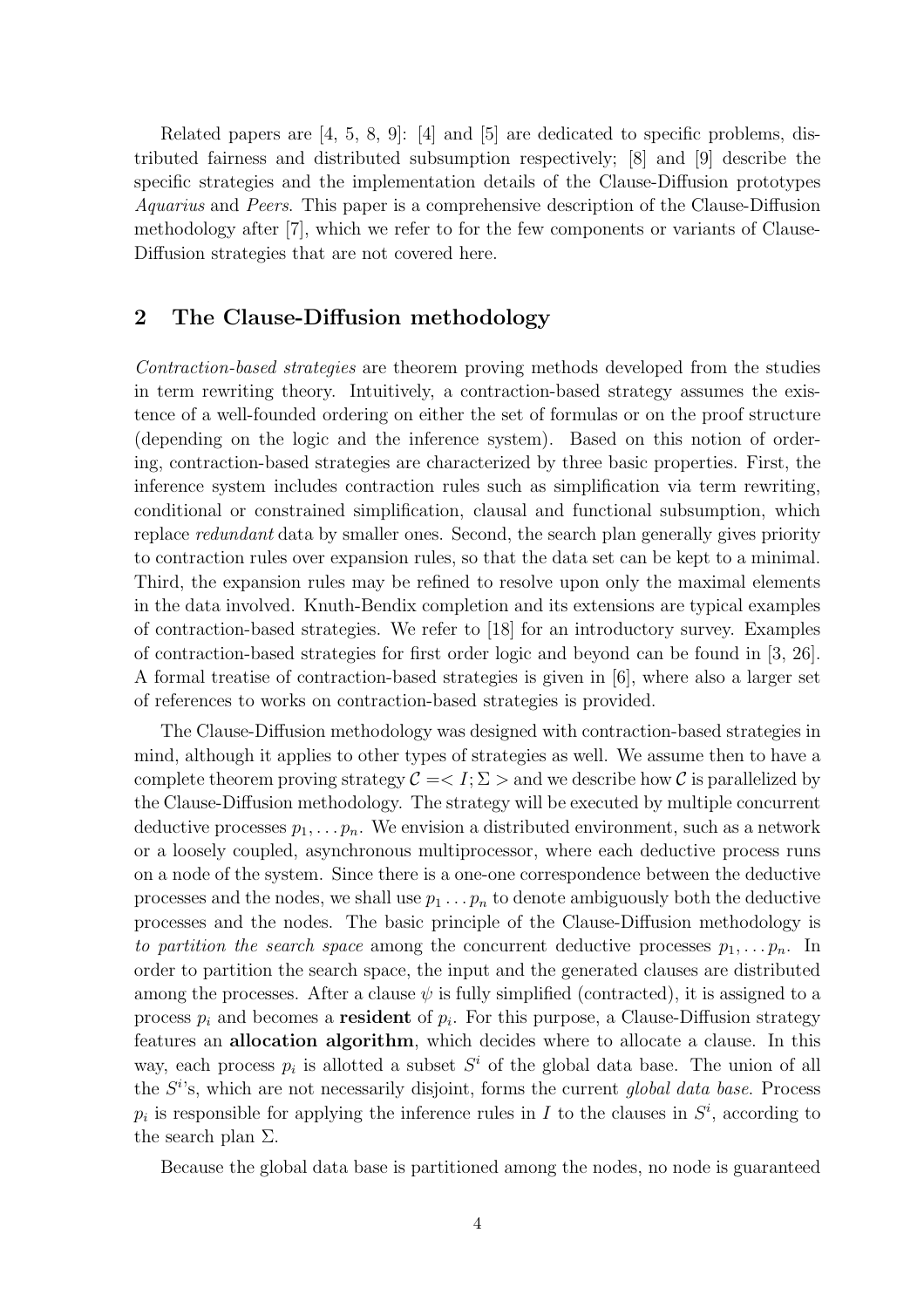to find a proof using only its own residents. To assure that a solution will be found when one exists, the nodes need to exchange information, by sending each other their residents in form of messages, called inference messages. Each process sends the inference messages for its own residents and uses the received inference messages to perform inferences with its residents. The inference messages issued by a process  $p_i$ let the other processes know which clauses belong to  $p_i$ , so that they can use them for inferences. The local data base at each node contains at any stage of the derivation both resident clauses and visiting clauses, which came in as inference messages. Thus, one should keep in mind that the physical subdivision of the data set, i.e. whether a clause is stored at a node, is different from the logical subdivision, i.e. whether a clause belongs to a process.

The communication of inference messages may be realized in different ways. In a purely distributed system, inference messages are implemented as messages, which may be routed or broadcast. If it is desirable to have all the nodes receiving the inference messages as soon as possible, then the inference messages should be broadcast. Depending on the broadcasting algorithm, a node may forward copies of the inference message to different nodes, while still retaining a copy for its own inferences. Thus, there may be several inference messages, all carrying the same clause, active at different nodes. In a distributed system with a shared memory component, the exchange of clauses may be implemented also through the shared memory. A process  $p_i$  "sends" its resident  $\psi$  by storing a copy of  $\psi$  in the shared memory. All the other processes "receive"  $\psi$  by reading it from the shared memory.

The separation of residents and inference messages is also used to partition the search space at the inference level. Using paramodulation as an example of expansion inference rule, we can require that the inference messages are paramodulated into the residents, but not vice versa. This restriction has two purposes. First, it distributes the expansion inference steps among the nodes. Second, it prevents a systematic duplication of steps: if this restriction were not in place, then each paramodulation step between two residents  $\psi_1$  of  $p_1$  and  $\psi_2$  of  $p_2$  would be performed twice, once when  $\psi_1$  visits  $p_2$ and once when  $\psi_2$  visits  $p_1$ . Other expansion inference rules fit naturally in this pattern (see Section 5.3).

Unlike expansion steps, contraction steps are not subdivided based on ownership of clauses. Since the motivation behind contraction is to keep the data base always at the minimal, we allow each node to use all available simplifiers, e.g. both residents and received inference messages, to perform as much contraction as possible. The contraction task comprises both forward and backward contraction. Forward contraction is contraction of the clauses newly generated from expansion steps. We call such clauses raw clauses. After being fully contracted, a raw clause becomes a new settler and is entitled to become a resident at a processor. The allocation algorithm is used to assign a new settler to some node. Every process executes the allocation algorithm for its new settlers: it may decide either to retain a new settler or to send it to another node. The purpose of the allocation algorithm is to partition the search space and keep the work-load balanced as much as possible.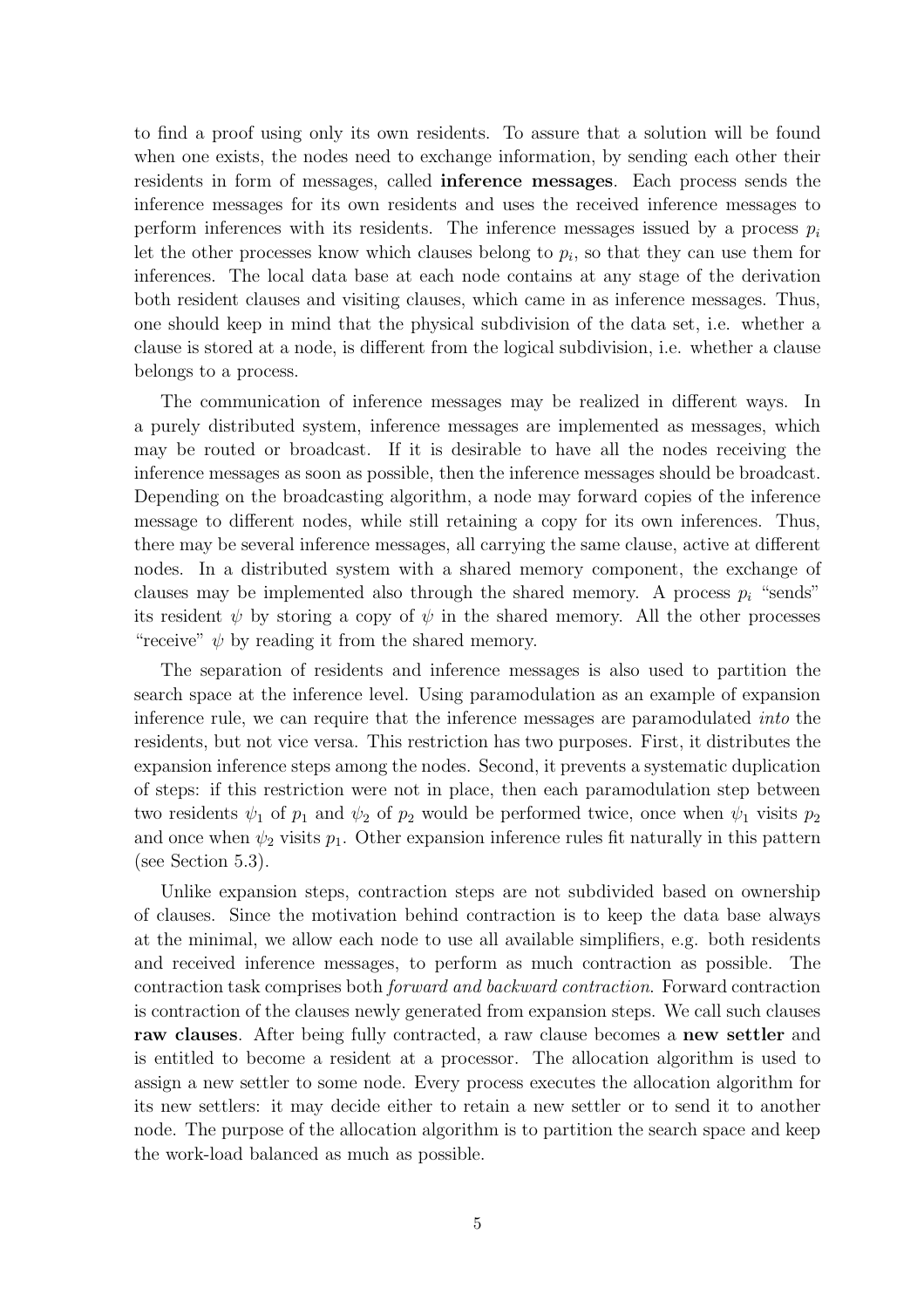Backward contraction is contraction of the clauses already established in the data base and being used as premises of expansion steps and as simplifiers. Backward contraction is essential in contraction-based strategies, because such strategies should only perform an expansion step when the premises are fully reduced. In Clause-Diffusion, backward contraction is contraction of the residents: each deductive process keeps its residents as reduced as possible. In addition, a process may reduce the inference messages it receives, before using them as simplifiers and as premises for expansion. Contraction of received inference messages is also backward contraction, because an inference message received by one process is a resident at some other node. Both forward and backward contraction need to be done with respect to the global data base. Thus, our methodology features a number of distributed global contraction schemes to enable a node to perform contraction with respect to a distributed set of clauses.

This is the basic working of the Clause-Diffusion methodology: local contraction and local expansion inferences at the nodes among residents and inference messages, distributed global contraction, allocation of new settlers and mechanisms for passing inference messages. By specifying the inference mechanism I, the search plan  $\Sigma$  to schedule inference steps and communication steps, the allocation algorithm, the distributed contraction scheme and the mechanisms for the communication of messages, one obtains a specific strategy.

The above elements are summarized in the following notion of *distributed derivation*: every deductive process  $p_k$ ,  $1 \leq k \leq n$ , computes a derivation

$$
(S; M; CP; NS)^k_0\underset{\mathcal{C}}{\models}(S; M; CP; NS)^k_1\underset{\mathcal{C}}{\models}\dots(S; M; CP; NS)^k_i\underset{\mathcal{C}}{\models}\dots
$$

where

- $S_i^k$  is the set of *residents* at  $p_k$  at stage *i*,
- $M_i^k$  is the set of *inference messages* at  $p_k$  at stage *i*,
- $\mathbb{C}P_i^k$  is the set of *raw clauses* at  $p_k$  at stage i and
- $NS_i^k$  is the set of *new settlers* at  $p_k$  at stage *i*.

A distributed derivation is given by the family of the asynchronous derivations computed by the deductive process. The tuple  $(S; M; CP; NS)^k_i$  represents the *state* of the derivations at processor  $p_k$  and stage i. Depending on the specific strategy, more components may be needed. The distributed derivation succeeds as soon as a derivation at one node finds a proof. Each step in a distributed derivation can be either an expansion step or a contraction step or a communication step. For instance, sending an inference message for  $\psi \in S^k$  from node  $p_k$  to an adjacent node  $p_j$  can be written as  $(S^k \cup {\psi}, M^j) \vdash (S^k \cup {\psi}, M^j \cup {\psi}).$  Settling a new settler at node  $p_k$  can be written as  $(S^k, NS^k \cup {\psi}) \vdash (S^k \cup {\psi}, NS^k)$ . This representation assumes that communication between any two adjacent nodes is instantaneous. It does not assume, however, that communication between *any* two nodes is instantaneous. If an inference message sent by  $p_i$  reaches  $p_j$  through  $p_{x_1} \ldots p_{x_m}$ , it appears first in  $M^{x_1}$ , then in  $M^{x_2}$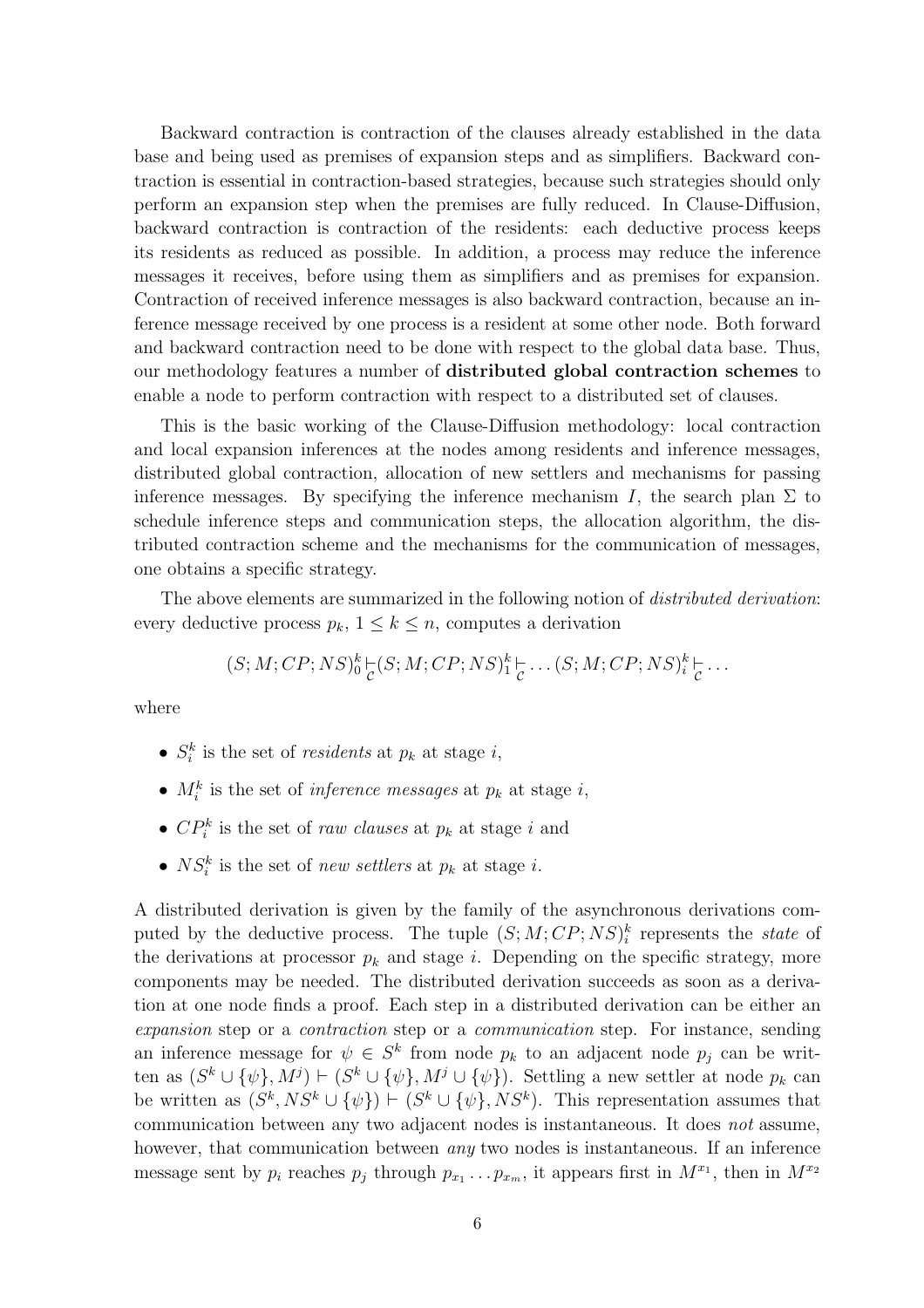and so on. The time elapsed in going from the source to the destination is captured in our description, by showing the message stored, at successive stages, in the appropriate component of all the nodes in the path.

# 3 Distributed global contraction

This section treats the parallelization of contraction in Clause-Diffusion. The distinction between forward contraction and backward contraction is critical in understanding the difficulty of parallelizing strategies with contraction:

- 1. Forward contraction is the normalization of raw clauses before they are inserted in the data base: if a raw clauses has a non-trivial normal form, it is added to the data base, otherwise it is deleted. Thus, a forward contraction step does not induce other contraction steps. On the other hand, backward contraction is the inter-reduction of the clauses in the data base: if a clause already in the data base is simplified by a newly added clause, its reduced form should be tested for further contraction and normalized with respect to all the other clauses in the data base. If the new normal form is not trivial, it should be applied in turn to try to reduce every other clause in the data base. Therefore, a backward-contraction step may trigger many backward-contraction steps, each of which in turn may induce more.
- 2. In forward contraction there is a clear distinction between the clauses to be normalized – the raw clauses – and the clauses to be used as simplifiers – the clauses already in the data base. On the contrary, in backward contraction, there is no such distinction, because all the clauses in the data base are at the same time simplifiers and subject to being contracted.
- 3. Concurrent inference steps may incur conflicts in trying to access common premises. Concurrent forward contraction steps may cause write-write conflicts if they try to reduce concurrently the same term. This problem has been studied already in parallel term rewriting (see [7] for a survey of various approaches and references). In addition to write-write conflicts, concurrent backward contraction may generate read-write conflicts between contraction steps (one step tries to read a clause to use it as simplifier, while another step tries to rewrite it) and between expansion and contraction steps (the expansion step tries to read a clause to use it as a parent, while the contraction step tries to rewrite it). Forward contraction does not induce these conflicts, because the clauses being rewritten, the raw clauses, are not yet being used as simplifiers or as premises for expansion. The readwrite conflict between expansion and backward contraction steps is the worst type of conflict from the point of view of the design of parallel contraction-first strategies: parallelism would require to let expansion and contraction proceed in parallel, whereas priority to contraction would require to sequentialize contraction and expansion in such a way that expansion is attempted only if contraction has completed.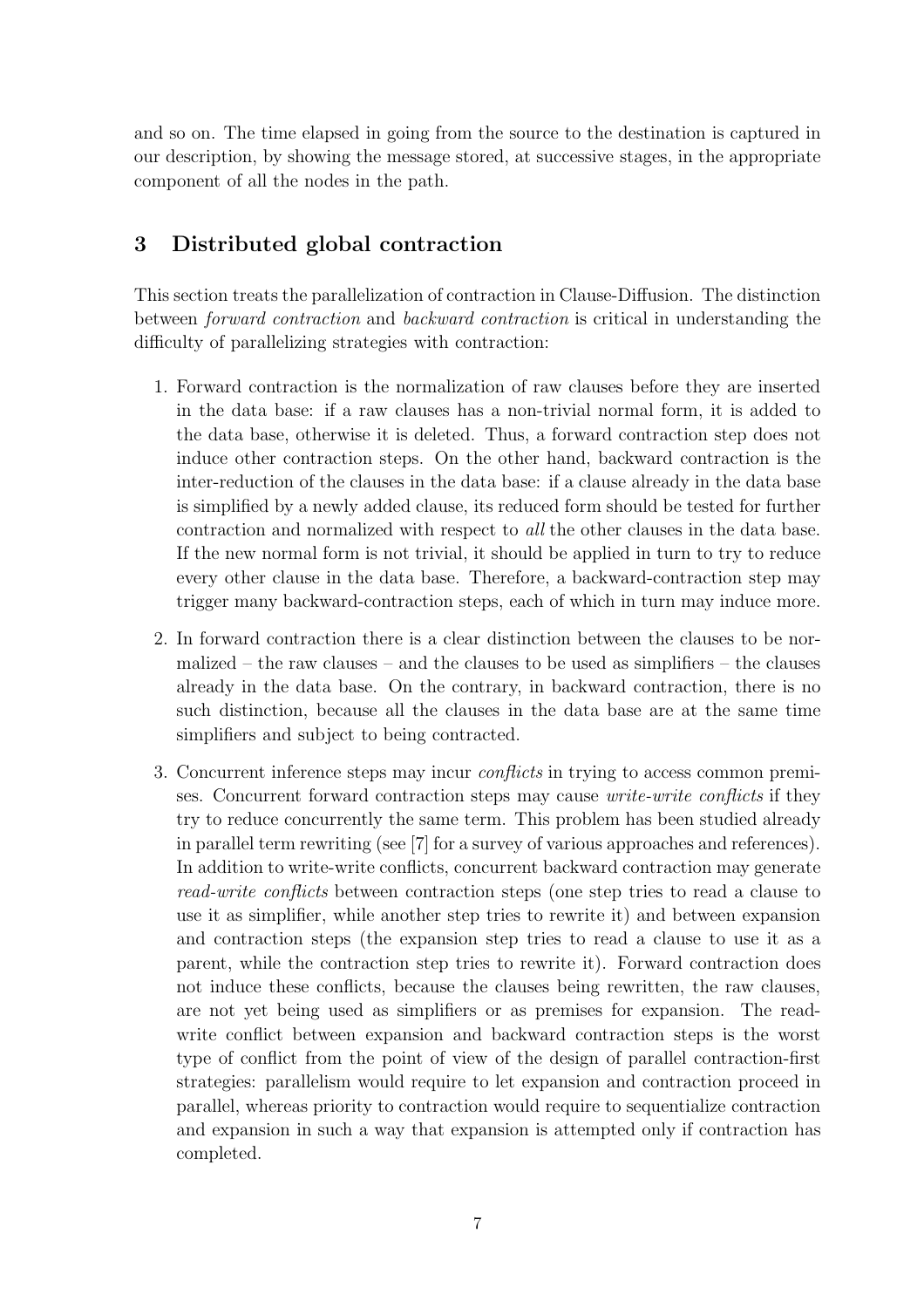These elements show that the efficient parallelization of backward contraction is much harder than forward contraction. Indeed, some parallel theorem provers, e.g. [16, 21], did not implement backward contraction; others, e.g. [24, 33], found in backward contraction a major obstacle for implementations of parallel theorem proving in shared memory. In a related area, parallel implementations of the *Buchberger algorithm* [31, 28, 20] also suffered from this problem (see [7] for survey and comparison of these methods).

The above characteristics of backward contraction cause the following dilemma. Assume that concurrent backward contraction and concurrent expansion are to be implemented in shared memory. If unrestricted concurrent inferences are allowed, conflicts arise. Thus, it is necessary to use special control structures, e.g. locks and critical regions, to control write-access and avoid the conflicts. One such approach is described in [33]. This type of solution involves a high amount of fine-grain control on instructions and data structures and is resemblant of the techniques for parallel term rewriting of one given term. In theorem proving, millions of terms need to be rewritten and the "rippling" effect of backward contraction (each step inducing many) may cause an avalanche growth of contraction steps. For instance, this happens if a simplifier that reduces most of the clauses in the data base is generated. In these conditions, backward contraction causes a write-bottleneck, because all the backward contraction processes ask write-access to the shared memory. Since write-access is controlled in order to prevent conflicts, a sequentialization is imposed. This is an instance of backward contraction bottleneck.

In order to avoid this scenario, one may forbid concurrent backward contraction: multiple parallel processes are allowed to perform expansion in parallel accessing the main data base of clauses in shared memory, whereas only one process does backward contraction working on a separate data structure accessed only by this process. Whenever a clause in the data base needs to be tested for normalization, it is moved from the data base to the separate data structure. This is the approach of [24]. The problem of this solution is that backward contraction causes the number of clauses in need of backward contraction to surge, so that the single backward contraction process is swamped, the main data base is depleted and the expansion processes are forced to be idle. In other words, the single backward contraction process becomes a bottleneck, another instance of backward contraction bottleneck.

We use **backward contraction bottleneck** to indicate this problem, including the two scenarios described above as instances. In order to avoid this bottleneck we chose to work with coarse grain parallelism in distributed memory. The clauses are distributed among the nodes, each process works in its own local memory and therefore there are no conflicts. In this context, the issue becomes how to perform global contraction, that is, how to enable each process to normalize a clause not only with respect to its own local data base, but with respect to the global distributed data base, without incurring excessive costs of duplication and communication. In the rest of this section, we describe several schemes for achieving global contraction in distributed memory.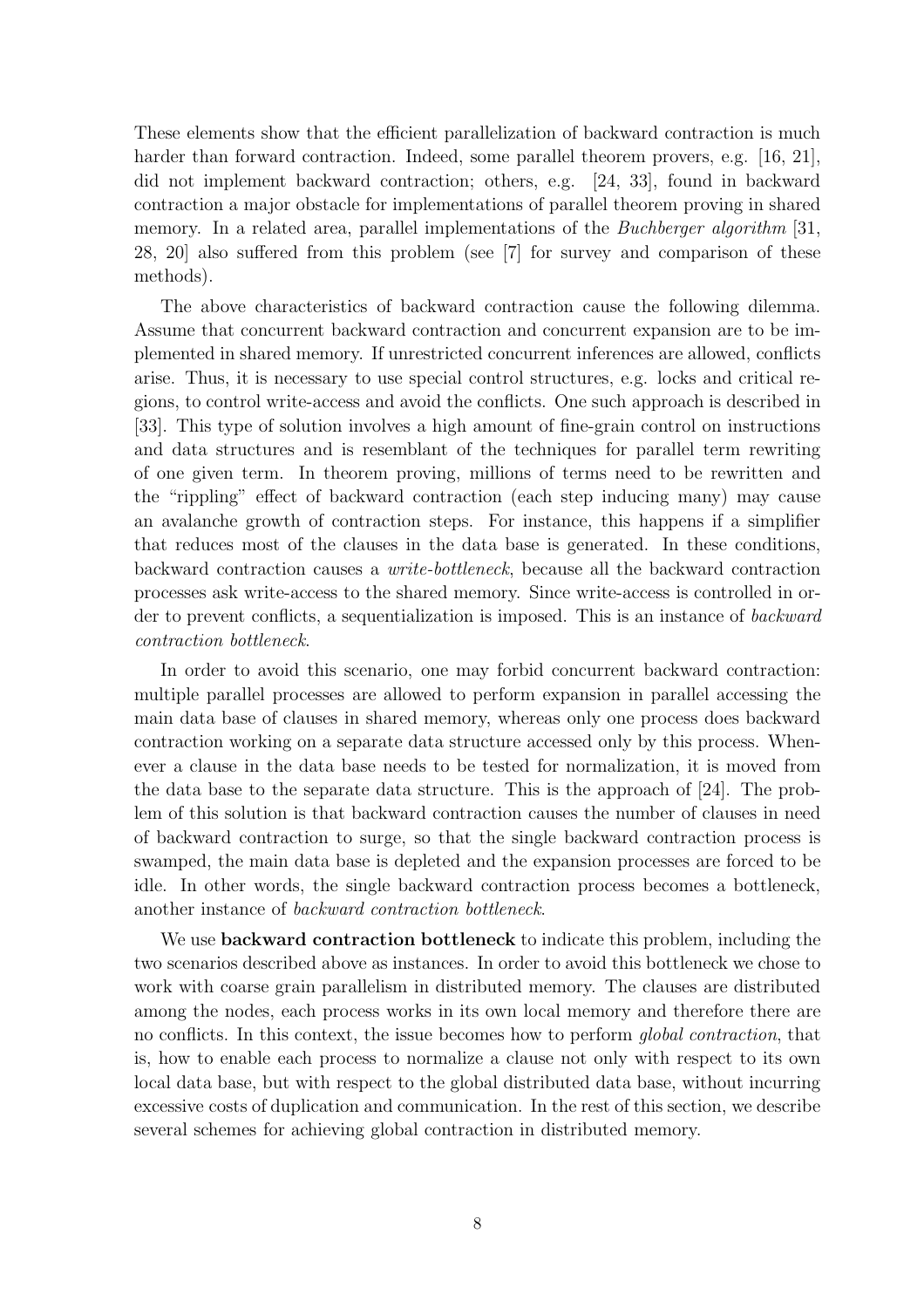### 3.1 Distributed global contraction schemes

Global contraction by travelling and global contraction at the source are the two types of mechanisms for distributed global contraction in Clause-Diffusion. In global contraction by travelling, no node has access to the global data base: global contraction uses messages. In global contraction at the source, every node has access to an "approximation" of the global data base and uses it to contract its clauses. The selection of the appropriate global contraction scheme depends on the available resources: global contraction at the source requires either sufficiently large local memories or a shared memory component to provide access to the global data base, whereas global contraction by travelling needs very fast communication. In this paper we focuse on global contraction at the source, referring to [7] for global contraction by travelling.

In global contraction at the source, each node  $p_i$  has access to an approximated version of the global data base, called an image set. The name "image set" says that such set contains "images", i.e. copies, of residents in the system. We describe global contraction at the source in two scenarios, depending on the availability of a shared memory.

- Global contraction at the source by localized image sets: we assume that the local memory of each node  $p_i$  is large enough to hold an approximated version  $SH<sup>i</sup>$  of the global data base  $\bigcup_{i=1}^{n} S^{i}$ . The  $SH<sup>i</sup>$ 's are called *localized image sets*. Each node  $p_i$  uses its localized image set  $SH^i$  as set of simplifiers to perform global contraction of residents, raw clauses and incoming messages. The localized image sets can be built by utilizing the inference messages: whenever a node  $p_i$  receives an inference message, it stores the clause carried by the message in  $SH<sup>i</sup>$ . A localized image set is an *approximation* of the global data base. However, each of the  $SH<sup>i</sup>$ 's is logically equivalent to the global data base  $\bigcup_{i=1}^n S^i$ , if all the persistent residents, i.e. those not deleted by contraction, are broadcast as inference messages. The sets  $SH<sup>i</sup>$  can also be used only to contain those intended to be used as simplifiers.
- Global contraction at the source by global image set in shared memory: we assume that a shared memory is available and a single approximated version SH of the global data base  $\bigcup_{i=1}^n S^i$  is stored in the shared memory. The set SH is called *global image set*. Each process accesses  $SH$  to get the simplifiers to perform, at each node, global contraction of residents, raw clauses and incoming messages. The global image set SH can be formed as follows: whenever a new settler  $\psi$ settles down at a node  $p_i$  as a resident, node  $p_i$  also takes care of adding  $\psi$  to SH in shared memory. Similar to the previous case, the identity  $SH = \bigcup_{i=1}^{n} S^i$  is not strictly true, so that the global image set is just an approximation of the global data base. However,  $SH$  and  $\bigcup_{i=1}^n S^i$  are logically equivalent, if an image of every persistent resident is included in SH.

The backward contraction bottleneck does not appear in our schemes, because the clauses being rewritten by contraction are stored in the local memories of the nodes. Therefore, concurrent contractions are done independently in the local memories at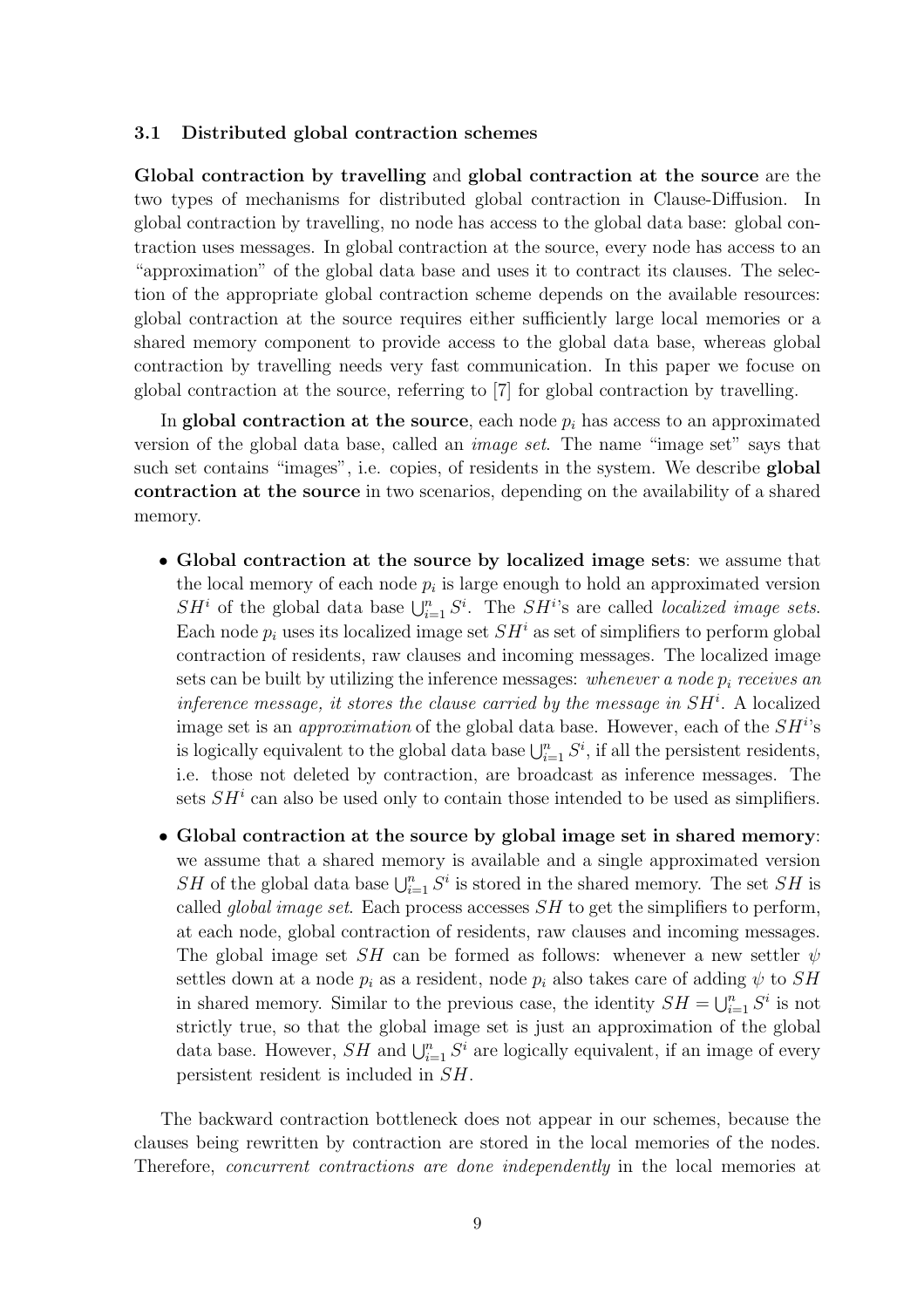the nodes, with no need to wait to get write-access to a shared memory. Even when our schemes employ a shared memory, the latter is only used to store clauses used as simplifiers, while the clauses subject to contraction are kept in the individual nodes. Therefore, concurrent contractions can always be done at the nodes without creating any global bottleneck, as long as the architecture supports concurrent reads on the shared memory. An additional advantage of using image sets, either in shared memory or with a copy per node, is that such large sets of simplifiers can be implemented as discrimination nets [14, 29] for the purpose of fast simplification. A drawback of using (localized) image sets is that the image sets will typically grow to be almost as large as  $\bigcup_{i=1}^n S^i$ , especially in purely equational problems where all equations may act as simplifiers. We remark that even if the  $SH<sup>i</sup>$ 's are very similar, the derivations generated by the deductive processes remain different, because of the partition of expansion inference steps based on the ownership of clauses.

## 3.2 Maintenance of the image sets

A fundamental issue in global contraction at the source is whether contraction of the simplifiers in the  $SH<sup>i</sup>$ 's (or in  $SH$ ) should be allowed. The main question is whether the advantage of maintaining the  $SH<sup>i</sup>$ 's  $(SH)$  fully reduced is worth the cost of rewriting them. In the following, we propose and compare different policies.

## Maintenance by direct contraction

A simple policy, with no sophisticated record-keeping, is to keep the members in  $SH<sup>i</sup>$ fully and inter-contracted using  $SH<sup>i</sup>$  and  $S<sup>i</sup>$  within  $p<sub>i</sub>$ . We call this policy "maintenance by direct contraction". A negative side is the redundancy of contraction steps, since the contraction of a datum  $\psi$  may be performed at all nodes which have a copy of  $\psi$ . A more serious problem is that in the case of SH in shared memory, maintenance by direct contraction may re-introduce the backward contraction bottleneck, since the members of the global image set  $SH$  need to be contracted in the shared memory. This problem can be avoided by updating SH in shared memory with respect to contraction at the nodes, without resorting to apply contraction to the shared memory itself, as we shall see later.

## No contraction of image sets

The "no contraction" policy forbids contraction on the  $SH<sup>i</sup>$ s (on  $SH$ ) and only allows insertion of new clauses. The rationale for this policy is that if  $\psi \in SH^j - S^j$  is reducible, it may be reduced at its home node  $p_i$  (such that  $\psi \in S^i$ ) and a reduced form of  $\psi$  will be added to  $SH<sup>j</sup>$  eventually. The "no contraction" policy is especially indicated if the image sets are used only as a data base of simplifiers. In such case, the presence of both  $\psi$  and a reduced form  $\psi'$  does not represent a serious redundancy. In fact, if the image sets are implemented as discrimination nets, frequent updates of the elements in the net may not be cost-effective. On the other hand, if the clauses in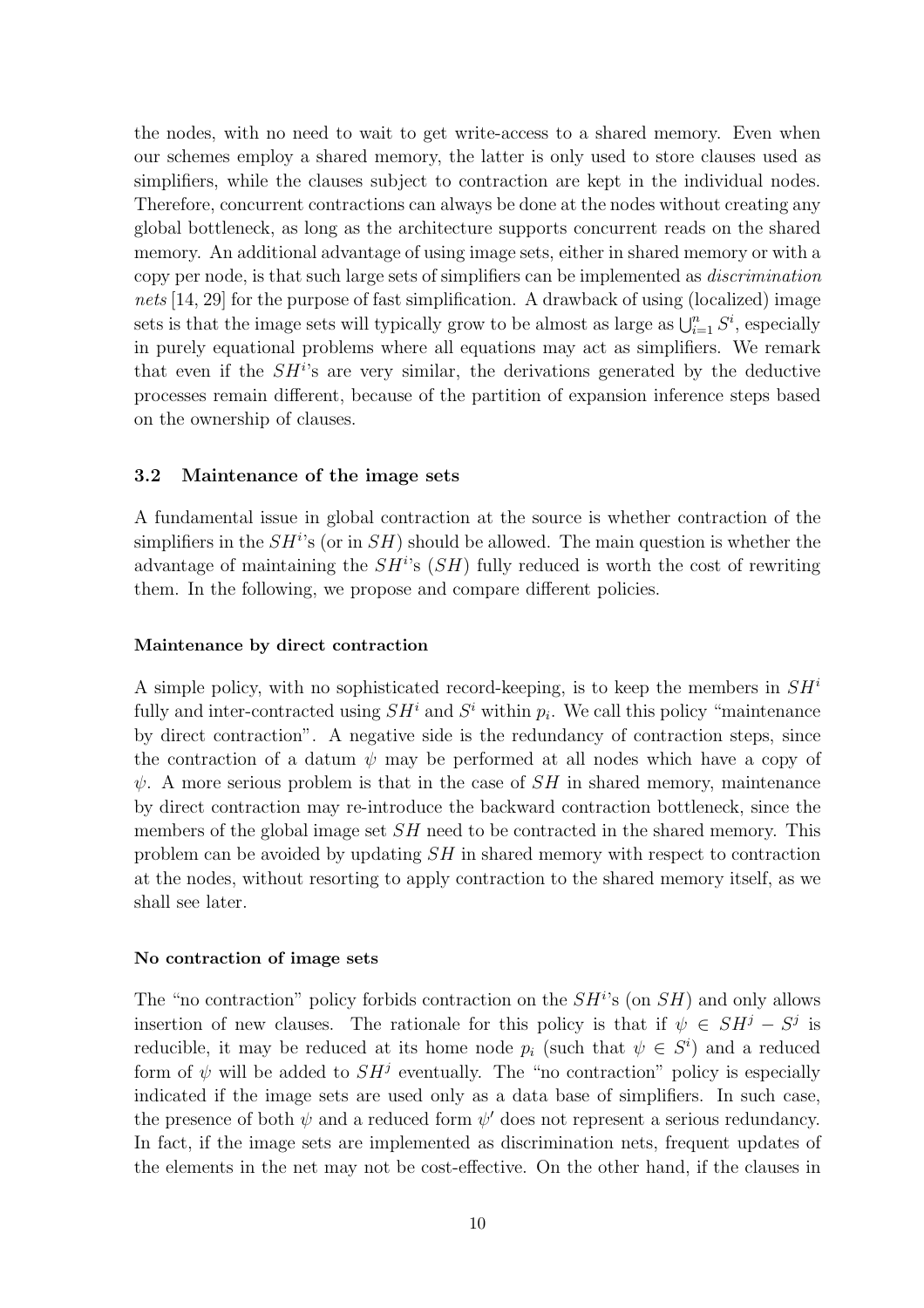the image sets are used for expansion steps, the presence of redundant clauses would induce the generation of more redundant clauses. Therefore, we need to design other mechanisms to update the image sets with respect to contraction.

### Maintenance by direct update

In Clause-Diffusion, every resident of a node has a unique *global identifier* and a birthtime. At each node  $p_i$ , every resident  $\psi$  of  $p_i$  is given an identifier a, so that a is the unique identifier of  $\psi$  within the local data base at  $p_i$ . Then,  $\langle p_i, a \rangle$  is the unique global identifier of  $\psi$ . The birth-time of  $\psi$  is the time at  $p_i$ 's clock when  $\psi$  was stored as a resident at  $p_i$ . Overall the format of a resident is  $\langle \psi, a, x \rangle \in S^i$ , where a is the identifier and  $x$  is the birth-time. The global identifiers of the residents can be used to index the clauses in  $SH$ . The global image set  $SH$  may be implemented as a hash table, with the global identifier as key. When a resident  $\langle \psi, a, x \rangle \in S^i$  is deleted or replaced by  $\langle \psi', a, y \rangle$ , where  $y > x$  is the current time at  $p_i$ 's clock, node  $p_i$  also retrieves index  $\langle p_i, a \rangle$  in  $SH$  and deletes  $\psi$  or replaces it by  $\psi'$  in  $SH$  as well. This technique is called "maintenance by direct update". Although not as severe as in "maintenance by direct contraction", a potential risk of this approach is still that it may turn out to mimic too closely the direct application of contraction to the shared memory. The replacement of  $\psi$  by  $\psi'$  still requires a write-access and if a very high number of such accesses is generated, the conditions for a backward contraction bottleneck in shared memory might develop.

#### Maintenance by delayed update with garbage collection

To prevent the phenomenon mentioned above, we may adopt a mechanism of "delayed update with garbage collection". When  $\langle \psi, a, x \rangle$  is replaced by  $\langle \psi', a, y \rangle, y > x$ , in  $S^i$ , node  $p_i$  does not retrieve and delete  $\psi$  in  $SH$ , but simply add  $\psi'$  to the bucket with key  $\langle p_i, a \rangle$  in the hash table *SH*. Therefore there is only minimal write-conflict. In general, although not necessarily, the element which was inserted most recently in a bucket is the most reduced one. Thus, each bucket may be organized as a last-in-firstout list, so that the most recently added element is easily retrieved at the top to be used as simplifier. Note that different processes may use as simplifiers different elements from the same bucket, without incurring in a read-write conflict, because all the data with the same key  $(*i*, a>)$  are logically equivalent. Periodically, a garbage collection process visits all the buckets of the hash table and delete all the elements in each bucket except the top-most one. It may be determined empirically how often garbage collection should be executed, keeping into account the amount of shared memory available. The major potential drawback is that the garbage collection process may block the access to the shared memory. This should not be a serious problem since the top element of each bucket, the only datum which needs to be accessed by the processors, will be preserved by the garbage collection process anyway.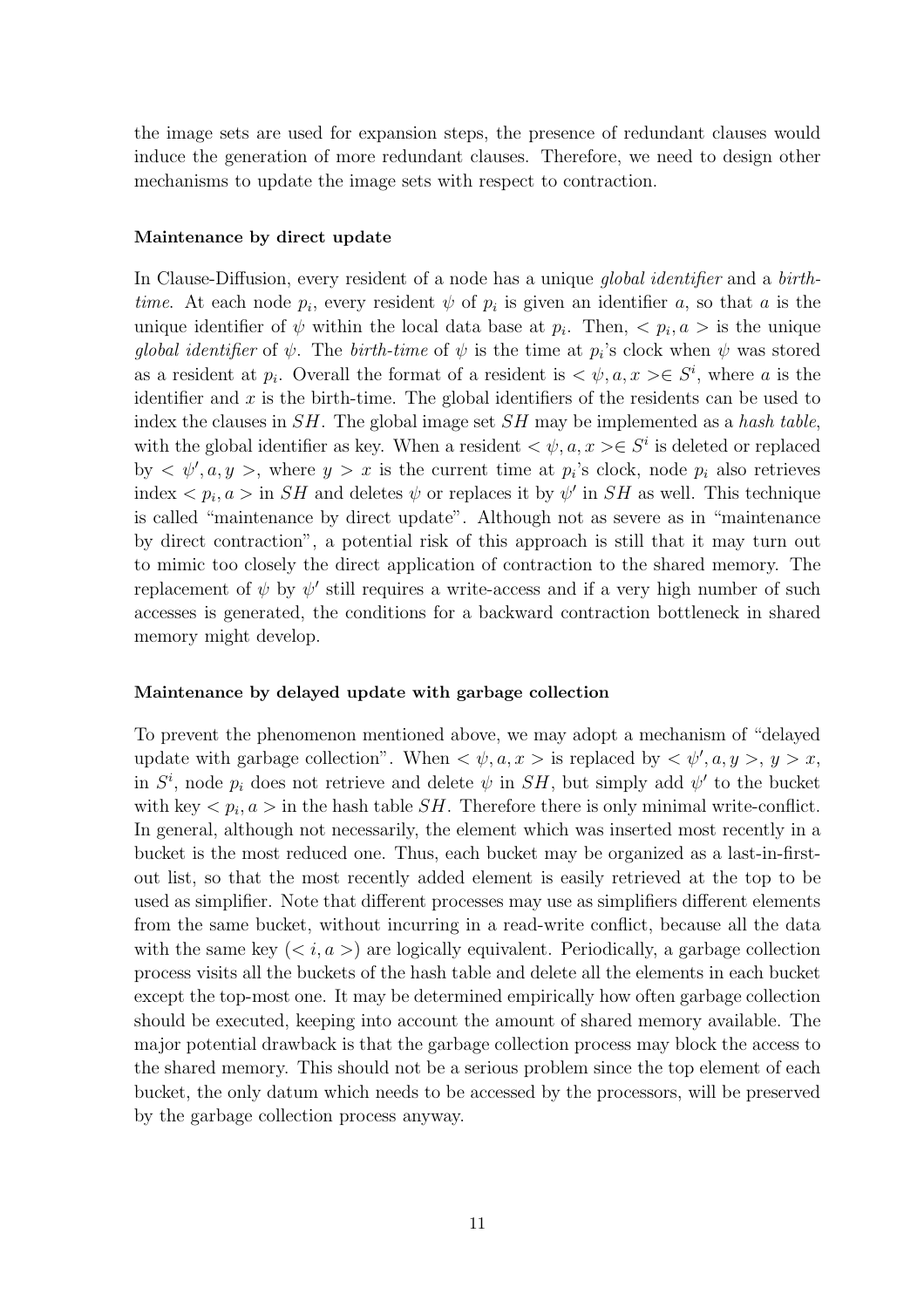#### Update by inference messages

Identifiers and birth-times of residents also help in case of localized image sets. Assume that an inference message carries a clause together with its global identifier and birth-time, then an inference message for a resident  $\langle \psi, a, x \rangle \in S^i$  has the form  $\langle \psi, p_i, a, x \rangle$ . These additional fields allow a node to recognize that an inference message is carrying a reduced form of a previously received clause. If a resident  $\langle \psi, a, x \rangle$  at  $p_i$  is reduced to  $\langle \psi', a, y \rangle$ , at time  $y > x$ , then a new inference message  $\langle \psi', p_i, a, y \rangle$  will be broadcast eventually. The localized image sets can also be implemented as hash tables with the global identifier of the clauses as key. Whenever a node  $p_j$  receives an inference message, e.g.  $\langle \psi', p_i, a, y \rangle$ , it checks whether an element  $\psi$ with the same global identifier  $\langle p_i, a \rangle$  is stored in  $SH^j$ . If this is the case, node  $p_j$ compares  $\psi$  and  $\psi'$  according to the ordering on clauses and saves the smaller in  $SH^j$ . If the two clauses are not comparable, the one with more recent birth-time is saved. We call this scheme "update by inference messages". Such an immediate replacement is more reasonable in the distributed memory configuration than in the one with shared memory, because an access to  $SH<sup>j</sup>$  is just an access to the local memory of  $p_j$ .

Update by inference messages does not help if  $\langle \psi, a, x \rangle \in S^i$  is deleted, rather than rewritten, by a contraction step, because no more messages with identifier  $\langle p_i, a \rangle$  will be issued. Therefore, localized image sets may never be updated. However, inference messages may still be useful: whenever an inference message  $\langle \psi, p_i, a, x \rangle$  is deleted at a node  $p_k$ , it is possible to check whether  $SH^k$  contains any clause with identifier  $\langle p_i, a \rangle$  and delete it. This is not sufficient in general to update all the localized image sets, because clause  $\psi$  may not be deleted at  $p_k$ . If the performance is damaged by not updating the localized image sets with respect to deletions, one may consider broadcasting special deletion messages: a deletion message with identifier  $\langle p_i, a \rangle$ informs all the nodes that the resident at  $\langle p_i, a \rangle$  was deleted.

Different policies may be integrated in order to combine their positive features. Both our implementations of Clause-Diffusion (see [8] and Section 6) apply first update by inference messages and then direct contraction. If direct contraction is preceeded by update by inference messages, fewer direct contraction steps will be performed in general and deletion messages are not needed.

# 4 Policies for the distribution of new settlers

After a raw clause  $\psi$  generated at  $p_i$  has undergone the global forward contraction phase, it needs to be allocated at a node as a resident. Node  $p_i$  executes the *allocation* algorithm to determine a final destination  $p_q$  and it creates the new settler  $\langle \psi, p_q \rangle$ . The allocation algorithm has the double objective of partitioning the search space and balancing the work-loads of the processors. In this section, we present and compare a few allocation policies.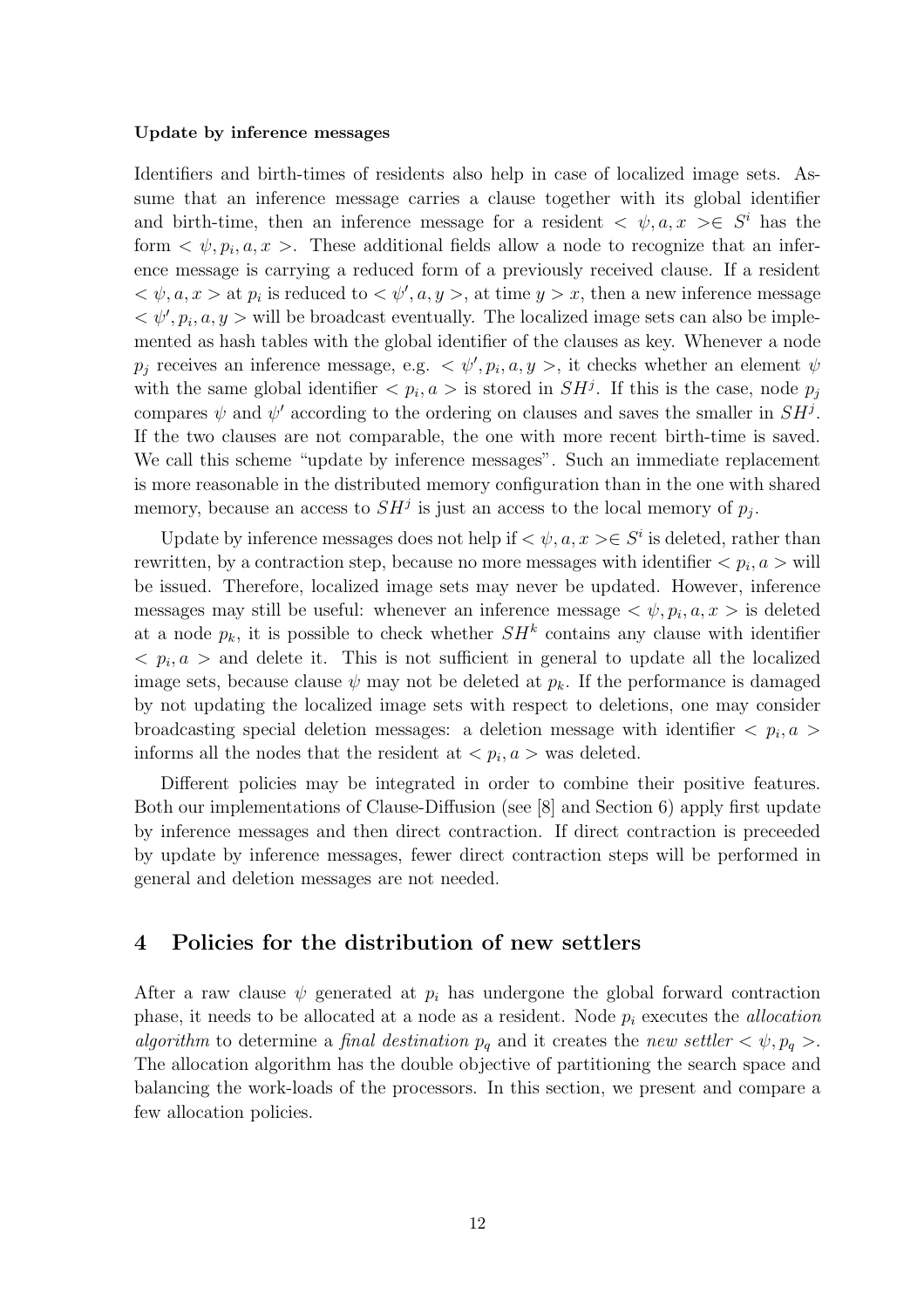#### 4.1 Best-fit allocation of clauses

A best-fit allocation algorithm identifies a node  $p<sub>q</sub>$  where the work-load is minimum and sends the new settler to  $p_q$ . This requires to execute a *distributed selection* algorithm to select a node  $p_q$  where the work-load is minimum. The work-load of  $p_i$  may be measured by the number of residents at  $p_i$  or by the global number of clauses at  $p_i$ . These measures may be refined to take into account also the size of the clauses. Without loss of generality, we assume that the work-load is measured by the number of residents. Then, each processor  $p_i$  maintains a counter  $w^i$  for the number of its residents. Whenever a resident is deleted from  $S^i$  or inserted in  $S^i$ ,  $w^i$  is decremented or incremented. If global contraction at the source in shared memory is adopted, we may require that the work-loads  $w<sup>i</sup>$  of all nodes are stored in the shared memory, so that they are accessible to all the processes. Each  $p_i$  is responsible for periodically updating the value of  $w^i$  in shared memory. If there is no shared memory, each node  $p_i$  may compute and keep in memory an estimate of the work-load  $w^i$  of any other node  $p_i$ , by counting the inference messages it receives from  $p_i$  or by saving the greatest value among the identifiers of the inference messages received from  $p_i$ . When a processor  $p_j$  needs to determine the final destination of a new settler, it computes the minimum  $w^q$  among all  $w^i$ 's and generates the new settler  $\langle \psi, p_q \rangle$ .

### 4.2 Alternate-fit allocation of clauses

Under an *alternate-fit* policy, each node  $p_i$  saves the most recently used destination, i.e. the identifier q of the node  $p_q$ , where  $p_i$  sent its most recent new settler. When  $p_i$  needs to determine the destination for the next new settler,  $p_i$  picks  $(q+1) \mod n$ , where n is the total number of processors. A variant of alternate-fit, which we called half-alternate-fit, works as follows: each node  $p_i$  saves the two most recently used destinations  $q_1$  and  $q_2$ , where  $q_1$  is the most recent one. If  $q_1$  is  $p_i$  itself,  $p_i$  chooses  $(q_2 + 1) \mod p$ . Otherwise, i.e.  $q_1 \neq p_i$ , the new settler is allocated to  $p_i$  itself. Then  $q_2$  and  $q_1$  are updated. In other words, half-alternate-fit consists in applying alternate-fit to every other new settler and keep the remaining ones. Switching from alternate-fit to half-alternate-fit may be useful when doing experiments, if one observes that the nodes would profit from keeping for themselves more of their output. If we push this idea to the extreme, we obtain a first-fit allocation policy, according to which the raw clauses become residents at their birth-places. We remark that if first-fit allocation were applied to the input clauses, all input clauses and all their descendants, i.e. all the clauses generated during the derivation, would become residents at the node which read the input, so that the distributed derivation collapses onto a sequential derivation. The alternate-fit and firstfit policies may be combined in the alternate-first-fit policy, where the input clauses are distributed according to the alternate-fit policy and all successively generated clauses are assigned to the nodes where they are generated. More generally, the nodes may switch back and forth between alternate-fit and first-fit: use alternate-fit  $m$  times, then first-fit m times and so on, where m is a threshold parameter of the allocation strategy.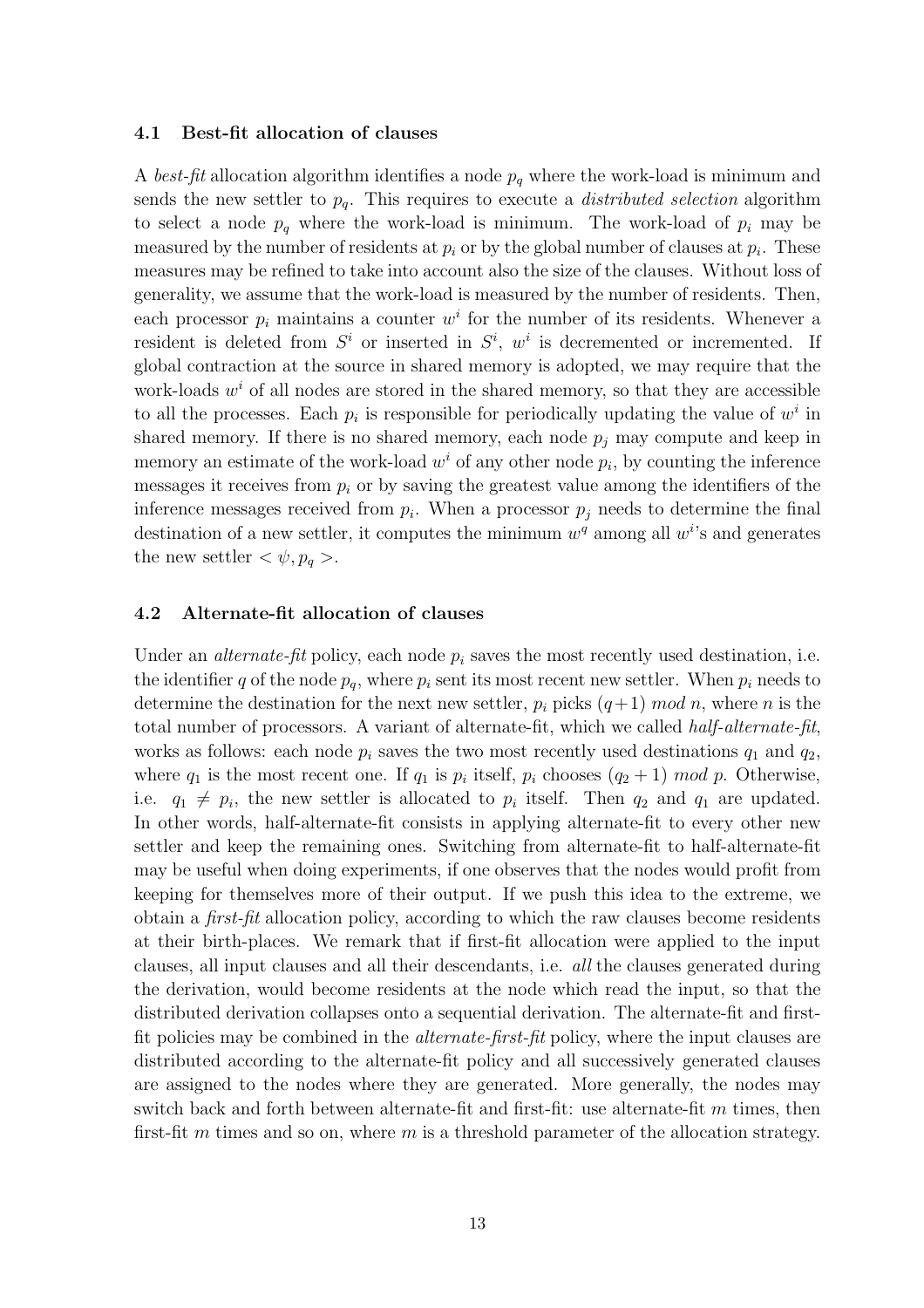## 4.3 Discussion

Since the assignment of clauses to processors determines the work-load at the processors, one would like the allocation policy to distribute the clauses as evenly as possible, so that the work-load is well-balanced. On the other hand, deciding the allocation of clauses to nodes is part of the overhead of working in a distributed environment. An allocation algorithm which diffuses clauses evenly but is very time-consuming may not be reasonable, because the advantage of maintaining the work-load balanced may be negated by the cost of computing a complex allocation algorithm for each and every new settler. The best-fit algorithm has the advantage of being adaptive, as it takes into account how the work-loads at the nodes evolve during the computation. In this way, it ensures a well-balanced work-load among the processors. However, simple policies such as alternate-fit may fare better in practice than more refined allocation algorithms, which guarantee an even distribution of clauses at the cost of an higher overhead. Complicated allocation algorithms may be worthwhile in applications where it is possible that some processors are idle for a long time while others are overwhelmed with work. In theorem proving work is anything but scarce. According to the observation of our experiments and others', e.g. [15], it seems unlikely that processors be idle in distributed theorem proving. Thus, simple allocation algorithms may be sufficient. Our choice has been to implement more than one allocation policy, so that it is possible to experiment with them on different problems.

# 5 Inferences on residents and inference messages

When a new settler  $\langle \psi, p_i \rangle$  has reached its final destination  $p_i$ , it settles down as a resident at  $p_i$ . Each resident is assigned two attributes: an *identifier* and a *birth-time*. A clause  $\psi$  is given an identifier a never used before at  $p_i$ , so that a is the unique identifier of  $\psi$  within the local data base at  $p_i$  and  $\langle p_i, a \rangle$  is the unique identifier of  $\psi$ within the global data base. The birth-time of  $\psi$  is the current time at  $p_i$ 's clock, when  $\psi$  settles as resident at  $p_i$ . The format of a resident is then  $\langle \psi, a, x \rangle$ , where a is the identifier and  $x$  is the birth-time. Identifier and birth-time are employed to keep track of the modifications of residents, as we shall see shortly. If  $\langle \psi, a, x \rangle$  is not simplified later at  $p_i$ ,  $p_i$  will eventually send a message  $\langle \psi, p_i, a, x \rangle$  informing other nodes of the existence of  $\psi$  as a resident at  $p_i$ .

## 5.1 Contraction

Contraction has been already largely covered by the description of the schemes for distributed global contraction. In addition, a Clause-Diffusion strategy may feature local contraction tasks, which involve only the local data base at each node. The distinction between global and local contraction depends in fact on the global contraction scheme the strategy uses. In case of global contraction at the source with localized image sets, there is no difference between global and local contraction steps, because any contraction task performed at a node may be done with respect to an approximation of the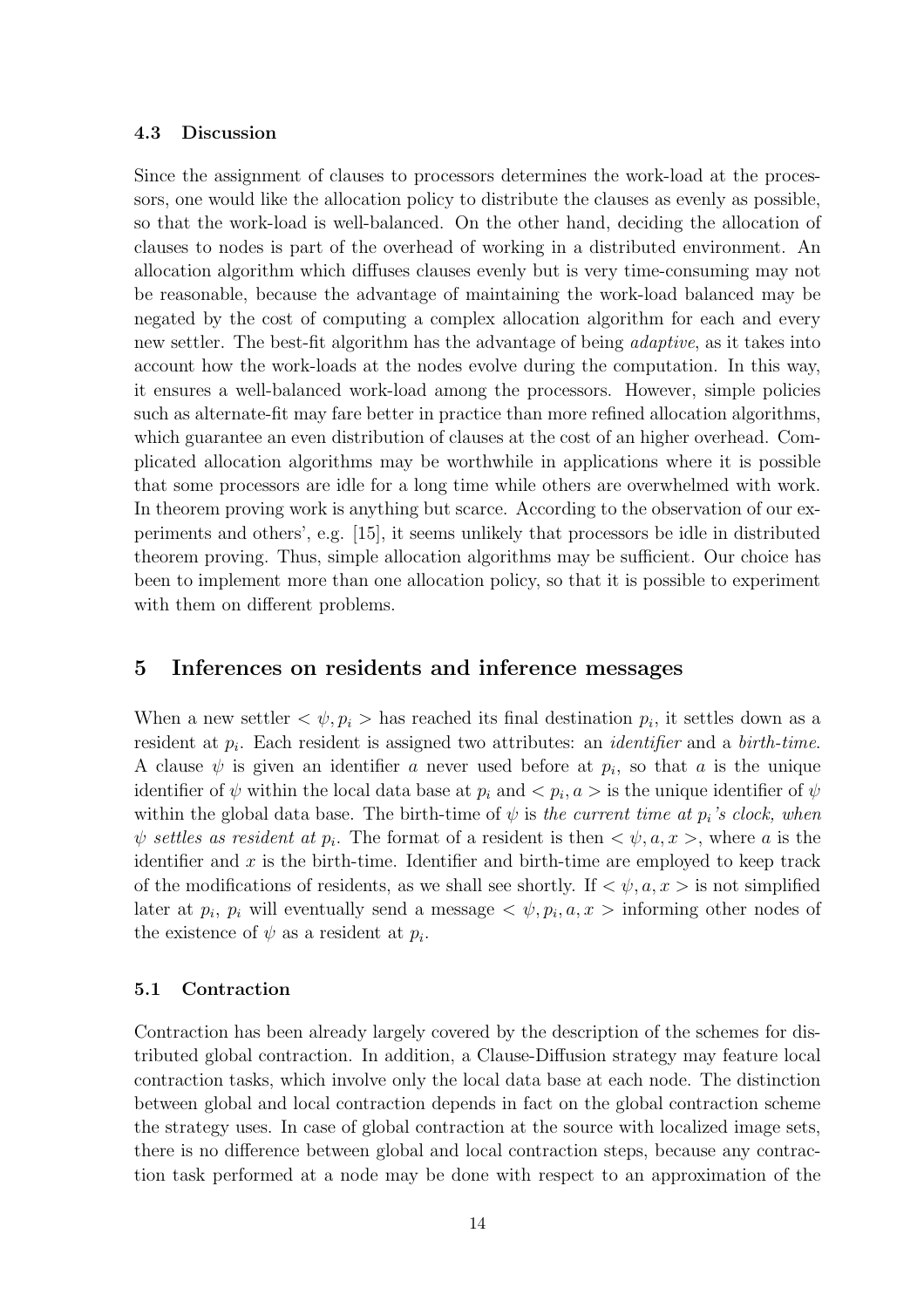global data base. In case of global contraction at the source in shared memory, instead, there is a distinction, because global contraction requires to access the shared memory, whereas local contraction does not. Thus, local contraction is less expensive. Typically, a strategy would first try to reduce a clause by local contraction and access the shared memory for global contraction only if the clause was not deleted by local contraction.

The amount of local contraction in a strategy depends on the effectiveness of the global contraction scheme. The more effective the global contraction scheme is, the less stringent is the need of local contraction. In a strategy that features global contraction at the source it may be decided not to normalize received inference messages and incoming new settlers, because it can be assumed that such clauses have been normalized with respect to an approximation of the global data base at the sender.

If a resident is simplifed by a backward contraction step, it should be tested again for global contraction. This can be implemented simply by treating a simplified resident as a raw clause. A better alternative, however, is to reset the birth-time to the current clock. That is, if a resident  $\langle \varphi, a, x \rangle$  is reduced to  $\varphi'$  at time y at node  $p_i$ , then  $<\varphi, a, y>$  replaces  $<\varphi, a, x>$  in S<sup>i</sup>. In this way the simplified resident  $\varphi'$  is regarded as a new settler at  $p_i$ , and undergoes global contraction. This scheme not only saves the cost of allocating the new clause  $\varphi'$ , but also let  $\varphi'$  retain the identifier of  $\varphi$ . The latter is sound since  $\varphi'$ , a contracted form of  $\varphi$ , is logically equivalent to  $\varphi$ . If a resident is deleted, e.g. by subsumption, both its identifier and birth-time are erased. In the special case of rewrite rules, i.e. oriented equations in the form  $l \to r$ , it is possible to stipulate that the birth-time is updated only when the left hand side is modified, since a reduction on the right hand side does not induce new inference steps.

### 5.2 Communication

A resident  $\langle \psi, a, x \rangle$  at  $p_i$  needs to be emitted eventually as an inference message  $\langle \psi, p_i, a, x \rangle$ . If a resident  $\langle \psi, a, x \rangle$  is replaced by  $\langle \psi', a, y \rangle$ , where  $y > x$ , through contraction, the resident with identifier a should be re-scheduled for broadcasting eventually. Intuitively,  $\psi'$  is a different clause and thus it deserves to be sent again. This is part of the policies which may be adopted to fulfill the requirement of *fairness* of a distributed derivation (see Appendix A and  $[4, 7]$ ). It follows that more than one inference message may be issued for the resident with global identifier  $\langle p_i, a \rangle$ during a derivation. Updating the birth-times of reduced residents, as we have seen in the previous section, allows us to know for which residents the inference messages need to be repeated.

Nodes receiving inference messages forward them according to the message-passing algorithm used. The presence of contraction, however, poses the problem of how to handle contraction of messages. There are two basic possibilities, depending on whether reduced messages are forwarded:

• No communication of contracted messages: in this scheme the message is deleted if the clause carried by an inference message is reduced. For instance, if node  $p_j$  receives  $\langle \psi, p_i, a, x \rangle$  and reduces  $\psi$  to  $\psi'$ ,  $p_j$  simply deletes  $\langle \psi \rangle$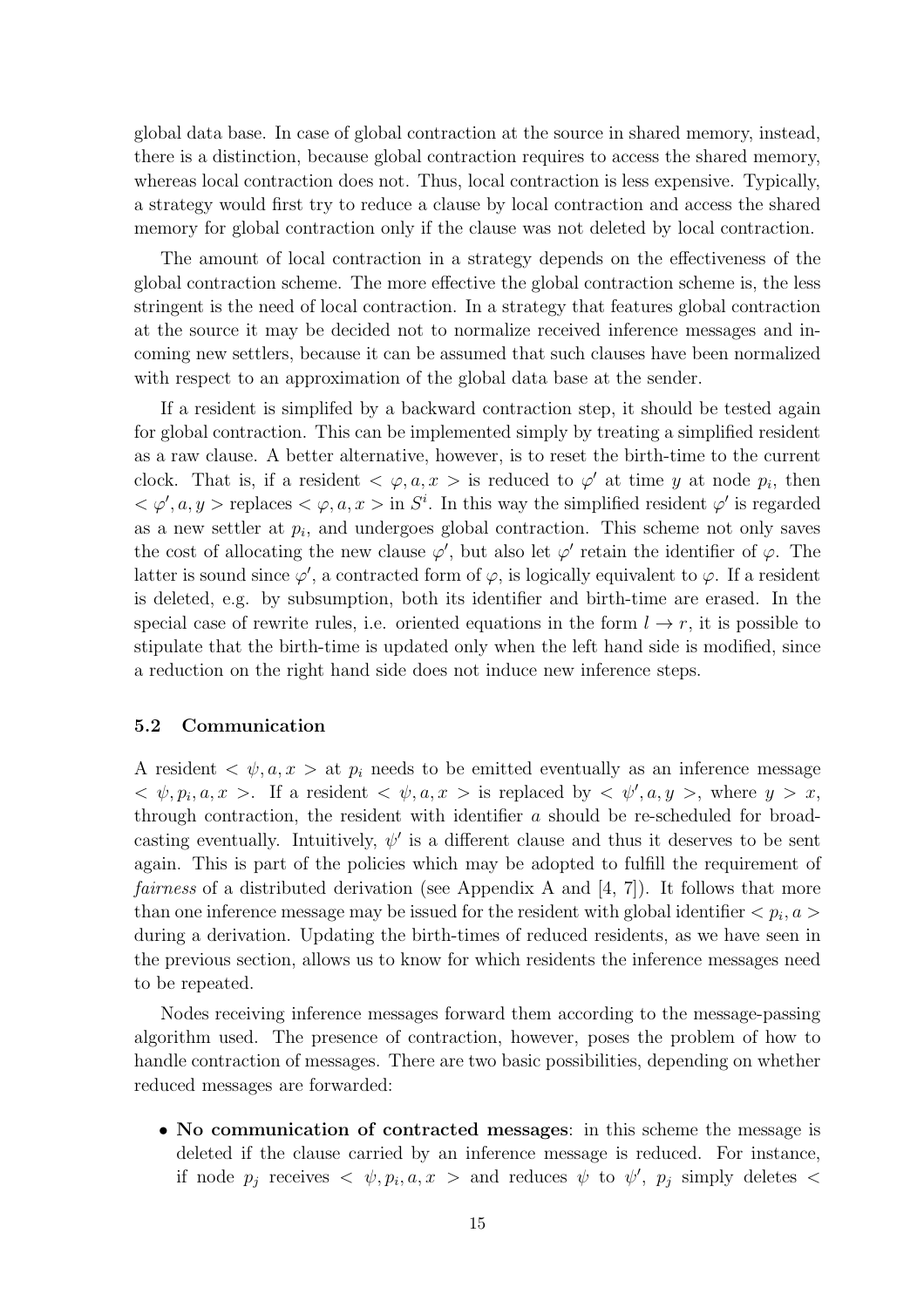$\psi, p_i, a, x >$ . This decision is taken on the ground that, since  $\psi$  is reducible, it will be reduced eventually at  $p_i$  to some  $\psi''$ , possibly  $\psi'' = \psi'$ , and  $p_i$  will emit  $\langle \psi'', p_i, a, y \rangle$ . Thus, the message  $\langle \psi', p_i, a, x \rangle$  is redundant. The choice of not to forward reduced messages will therefore help to contain redundancy. There is, however, another issue. If  $\psi'$  happens to be a very useful clause, not forwarding it may delay success considerably. The consideration that reduced clauses should be diffused as soon as possible is the rationale for the opposite policy.

• Communication of contracted messages: if the clause carried by an inference message is reduced, the message is forwarded with the reduced form of the clause. More precisely, if node  $p_j$  receives  $\langle \psi, p_i, a, x \rangle$  and reduces  $\psi$  to  $\psi'$ ,  $p_j$  forwards  $\langle \psi', p_i, a, x \rangle$ . The choice of forwarding an inference message even if it has been reduced has the advantage of diffusing a reduced clause as soon as possible. The disadvantage is the potential higher level of redundancy represented by the circulation of inference messages carrying different reduced forms of the same clause.

Because of the combination of contraction and communication, distinct inference messages, e.g.  $m = \langle \psi, p_i, a, x \rangle$  and  $m' = \langle \psi', p_i, a, y \rangle$ , with the same global identifier  $\langle p_i, a \rangle$  but different clauses and/or different time-stamps (birth-times of the carried clauses) may be circulating. This phenomenon may be the result of one of the two scenarios: one possibility is that the message-passing algorithm forwards distinct copies of the same inference message along different paths. Then the copies which originally carry identical clauses are reduced to different forms by contraction on different paths. Another possibility is that a resident  $\langle \psi, a, x \rangle$  at  $p_i$  issues an inference message  $\langle \psi, p_i, a, x \rangle$ , then the resident is reduced to  $\langle \psi', a, y \rangle$  and it emits another message  $\langle \psi', p_i, a, y \rangle$ . Regardless of their origin, we call inference messages which have the same global identifier, but differ in the other components, *generalized duplicates.* If a node  $p_j$  receives two generalized duplicates, one of them is redundant: the two messages carry clauses which are logically equivalent and thus  $p_j$  should not use them both for inferences. Generalized duplicates may be deleted by contraction of the clauses they carry. In addition, we gave in  $[4, 7]$  specific inference rules to detect and delete generalized duplicates based on the fields in the messages.

The choice between forwarding or deleting contracted messages rests ultimately on experimental practice. In our prototypes, inference messages are broadcast in one hop, without forwarding at intermediate nodes. Received and possibly reduced inference messages are saved in the image sets. In case of a copy-and-forward broadcasting algorithm, it may be advisable to experiment with both the options given above.

## 5.3 Expansion

A node  $p_i$  executes two types of expansion inferences: expansion steps between two residents and expansion steps where a clause from an inference message paramodulates into a resident. An inference message paramodulates into a resident, but not vice versa. This restriction, which distributes expansion inferences among the nodes and prevents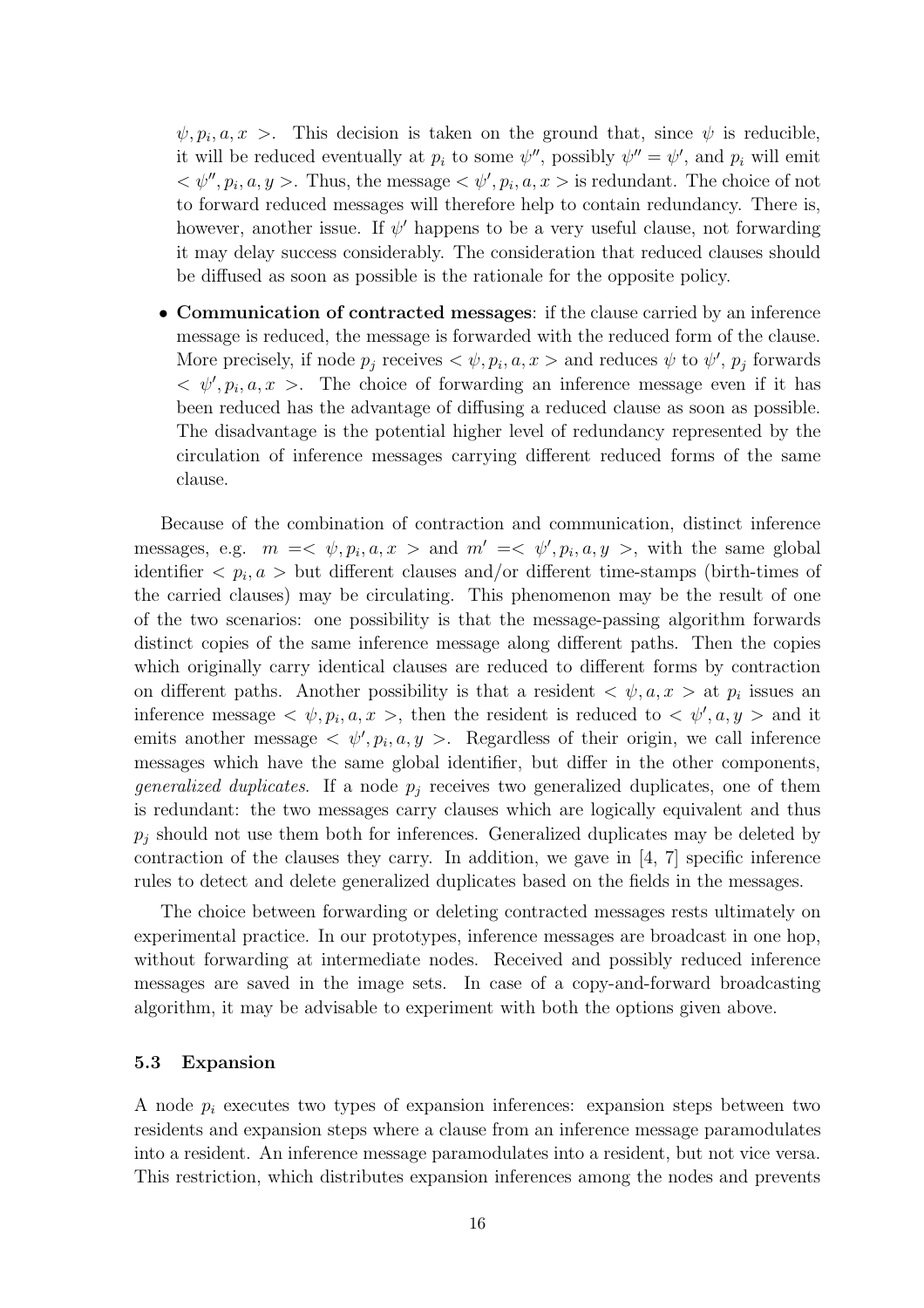duplications of expansion steps, can be applied to expansion inference rules other than paramodulation as follows. For binary resolution, we say that the clause which provides the positive literal resolved upon "paramodulates into" the clause which provides the negative literal resolved upon. For hyperresolution, negative hyperresolution and unitresulting resolution, we say that the satellites "paramodulate into" the nucleus. Thus, negative literals of inference messages are not resolved upon and inference messages serve as satellites, not as nuclei. For expansion inference rules with just one premise, such as factoring, one may establish that each node applies the rule to its residents only.

This distribution of expansion inferences, however, causes a problem with respect to the requirement that all expansion steps between persistent residents are considered (this property is part of the uniform fairness of a derivation, see Appendix A). A node  $p_j$  sends an inference message for every one of its residents, unless the resident is contracted beforehand. If a resident  $\varphi$  is reduced to some  $\varphi'$  at  $p_j$ , after having been sent, a new inference message for  $\varphi'$  will be generated eventually. Let  $\varphi$  be a *persistent* resident:  $\varphi$  becomes a resident with identifier a and birth-time y at  $p_j$ , and it is never reduced afterwards. As part of its treatment as a resident,  $\varphi$  is broadcast as an inference message  $\langle \varphi, p_j, a, y \rangle$ . Let  $\psi$  be an equation which becomes a resident at some other node  $p_i$ , after  $p_i$  has received, processed and discarded the inference message with  $\varphi$ . It is guaranteed that paramodulation of  $\psi$  into  $\varphi$  will be tried, when  $\psi$  is sent as inference message by  $p_i$  and reaches  $p_j$ . However,  $\varphi$  will not have a chance to paramodulate into  $\psi$ , because a message for  $\varphi$  has been already generated and consumed. Since  $\varphi$  is persistent, it will not be simplified and thus it will never be the case that an inference message for a reduced form of  $\varphi$  is issued.

This problem may be solved in different ways depending on whether the processes have access to some approximation of the global data base. In they do, regardless of whether the nodes can access  $SH$  in shared memory or the  $SH<sup>i</sup>$ 's at the nodes themselves, the solution is immediate: the persistent resident  $\varphi$  which is missing in the above scenario is stored eventually in all the  $SH<sup>i</sup>$ 's (or in  $SH$ ). Thus, it is sufficient to allow the clauses in  $SH^i - S^i$  (or  $SH - S^i$ ) to paramodulate into the clauses in  $S^i$  at each node  $p_i$ . If the processes do not have access to an approximation of the global data base, we may address the problem by introducing a type of control messages, termed wake-up calls. The purpose of a wake-up call directed to a node  $p_j$  is to induce node  $p_i$  to issue again an inference message for one of its residents. The disadvantage of this approach is that it may generate a large amount of communication. Although by carefully analyzing the routing algorithms one can eliminate some messages [7], it may still worsen the computation/communication ratio quite significantly. On the other hand, if the architecture under consideration has very limited amount of local memory for each node and has low latency and high throughput in communication, then this scheme may be considered. Since in this paper we have focused on global contraction at the source, thereby assuming that the nodes have access to an approximation of the global data base, we do not elaborate on wake-up calls and refer to [7] for more details.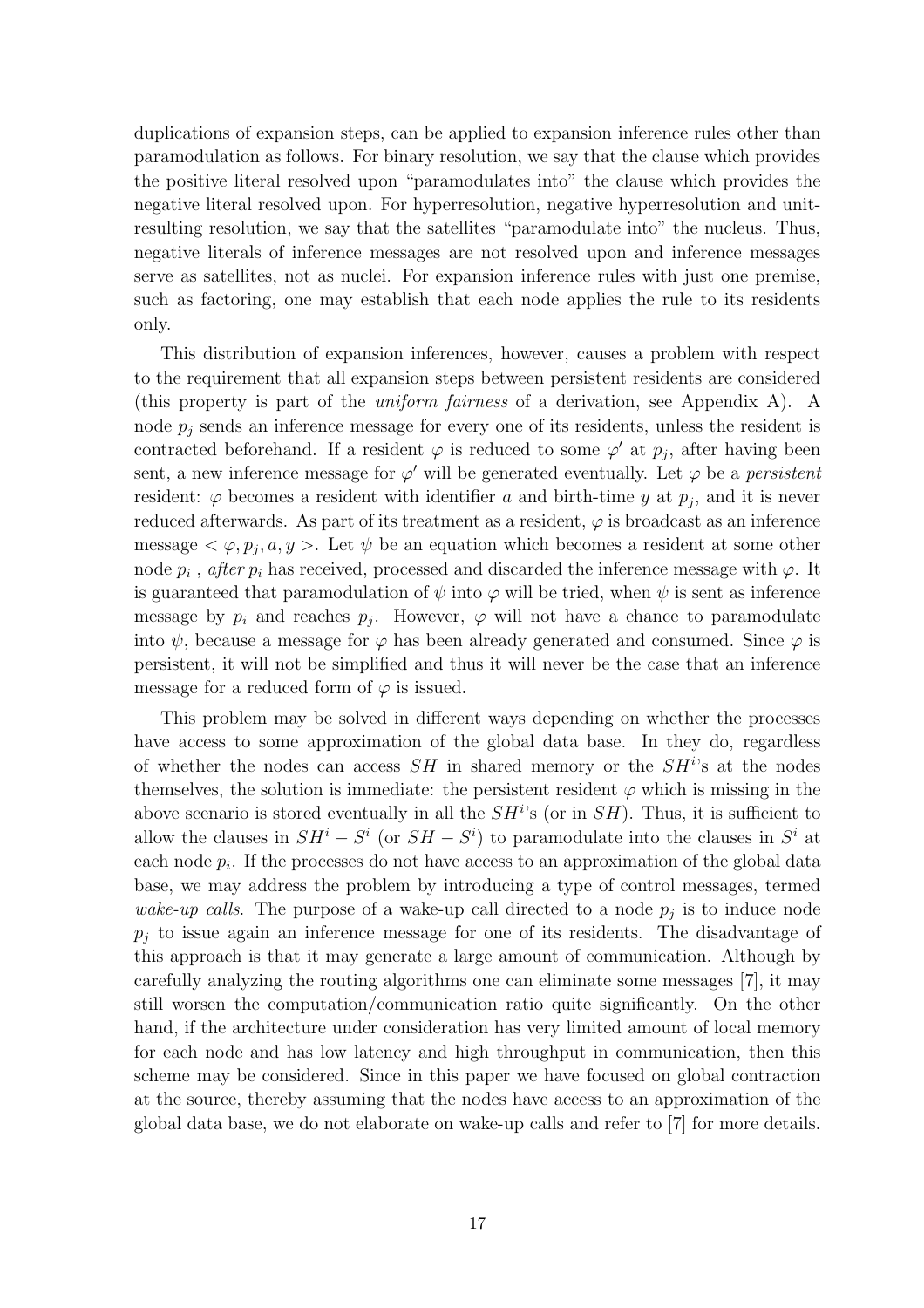#### 5.4 Guidelines for the schedule of the operations at a node

In this section we outline briefly some basic *priorities* between classes of operations at a node, for a contraction-based strategy. The schedule of the operations at a node should first of all be *fair*, i.e. ensure that no needed step is postponed indefinitely (see Appendix A). Provided fairness is preserved, the general philosophy is that the operations which reduce the amount of data stored at the node have higher priority than those which increase it. The only exception to this rule is represented by the operation of receiving a message from the outside, since such an operation is determined by an external event which the node should perform as soon as possible.

Then, *contraction* has higher priority than *expansion* and *communication*. The goal of this rule is to make sure that each process uses as parents in expansion steps and sends/forwards to other processes clauses which have been reduced as much as possible at that node. Furthermore, contraction steps may delete clauses, eliminating the need of communication steps for them. Among contraction steps, a good rule is to give forward contraction priority over backward contraction. It is known since [23] that performing forward subsumption before backward subsumption is sufficient to prevent certain violations of fairness, which may result from the uncontrolled application of backward subsumption of variants. This issue becomes significantly more complicated in distributed deduction and we refer to [5] for a detailed study of *distributed subsumption*.

Communication steps have higher priority than expansion inferences, in order to enhance parallelism. Otherwise, if a processor does not forward an inference message until after its expansion phase, the broadcasting process may be delayed too severely.

# 6 Experiments

The Clause-Diffusion methodology has been implemented in two prototypes, the Aquarius theorem prover, developed at SUNY Stony Brook, and the *Peers* theorem prover, developed at the Argonne National Laboratory, in cooperation with Dr. Bill McCune. Both provers implement global contraction by localized image sets in distributed mem*ory.* Aquarius is written in C and PCN  $[19]$  for a network of workstations and features strategies for first order logic with equality. Peers is entirely written in C, using the p4 library of routines for communication [11] and focussing on strategies for equational logic. It has been developed on a network of workstations and ported on a shared memory machine (a Sequent Symmetry). On the latter, shared memory is used to simulate distributed memory and message-passing. We refer to [7, 8] for a full description of Aquarius and its experimental results and we give in the following the performances of Peers on a few problems.

The next two tables refer to our experimentation with Peers at the Argonne National Laboratory and at INRIA-Lorraine, which was also reported in [9]. At both locations, Peers ran on Sun Sparc 2 workstations communicating over Ethernet. The workstations used for our experiments were not isolated from the rest of the network and were simultaneously used by other users. In the tables,  $n$ -Peers is Peers with  $n$  nodes. The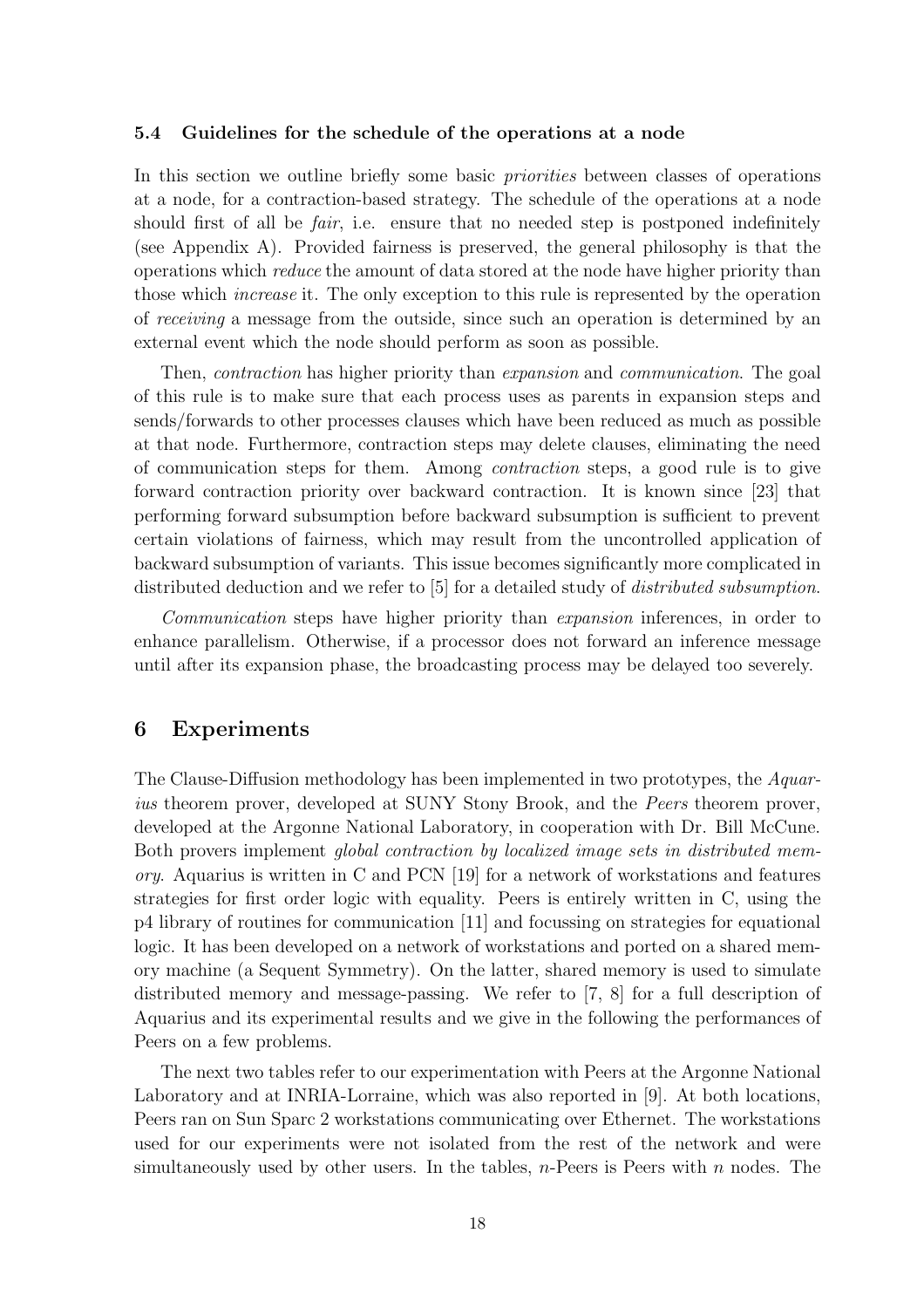|  |                        |  |  |  | run-time of <i>n</i> -Peers is the CPU time expressed in seconds of the first Peer to succeed. |  |  |  |
|--|------------------------|--|--|--|------------------------------------------------------------------------------------------------|--|--|--|
|  |                        |  |  |  | The other Peers run till either they receive a halting message or also find a proof,           |  |  |  |
|  | whichever comes first. |  |  |  |                                                                                                |  |  |  |

| Problem | 1-Peers | $2-Peers$ | $\angle$ -Peers | $6$ -Peers | 8-Peers |
|---------|---------|-----------|-----------------|------------|---------|
| x3      | 96.45   | 50.29     | 43.28           | 30.66      | 7.51    |
| r2      | 40.04   | 16.51     | 18.74           | 34.97      | 22.31   |
| sa1     | 15.99   | 7.30      | 16.06           | 12.96      | 9.65    |
| sa2     | 24.28   | 20.09     | 12.76           | 81.05      | 20.34   |

Problem x3 consists in proving that  $x^3 = x$  implies commutativity in ring theory. Problem r2 is a problem in Robbins algebra. A Robbins algebra is an algebra that satisfies the axiom  $-(-x + y) + (-x + (-y))) = x$ , called Robbins' axiom, where the operator  $+$  is associative and commutative. It is known that if a Robbins algebra also satisfies Huntington's axiom  $-(-x + y) + (-(x + (-y))) = x$ , then it is Boolean [32]. Thus, one may want to investigate which axioms imply Huntington's axiom and thus are sufficient to make a Robbins algebra Boolean. Problem r2 consists in proving that the hypothesis that there exists an element C such that  $C + C = C$ , if added to Robbins' axiom, implies Huntington's axiom. Problems sa1 and sa2 are "single axioms problems" in group theory. The goal is to prove that a given single axiom is sufficient to axiomatize group theory. Problem sa1 consists in proving that the single axiom  $f(x, g(f(y, f(f(f(z, g(z)), g(f(u, y))), x)))) = u$  implies  $f(f(x, y), z) = f(x, f(y, z)),$ i.e. associativity of the product f. Similarly, problem  $sa2$  shows that the single axiom  $f(x, f(f(e, f(f(x, f(x, f(f(x, f(y, z)), z))), z)) = y$  implies associativity<sup>2</sup>. In some cases, e.g. x3, the run-time decreases somewhat regularly, albeit not linearly, as the number of nodes increases. In others, e.g. sal, the run-time first improves and then gets worse with 6 and 8 nodes.

Peers features many options: different configurations of the options define different Clause-Diffusion strategies. The following table shows the run-times for five runs on the problem x3, denoted a, b, c, d, e, where each run corresponds to the selection of a different Clause-Diffusion strategy:

| Problem | $1-Peers$ | $2-Peers$ | $\angle$ -Peers | $6$ -Peers | $8$ -Peers |
|---------|-----------|-----------|-----------------|------------|------------|
| $x3-a$  | 96.28     | 53.58     | 46.87           | 54.04      | 25.95      |
| $x3-b$  | 96.45     | 50.29     | 43.28           | 30.66      | 7.51       |
| $x3-c$  | 96.06     | 51.37     | 44.06           | 43.52      | 28.06      |
| $x3-d$  | 95.86     | 49.16     | 44.52           | 31.65      | 8.60       |
| $x3-e$  | 96.36     | 87.64     | 38.34           | 24.93      | 31.02      |

The five strategies differ mainly in the treatment of residents reduced by backward contraction and in the distributed allocation of clauses. In strategies  $\bf{a}$  and  $\bf{b}$ , residents reduced by backward contraction are treated as raw clauses, while in strategies c, d and e, their birth-time is updated, but their identifier is not changed and they are not

<sup>&</sup>lt;sup>2</sup>Problems  $r2$ , sa1 and sa2 were provided by Bill McCune.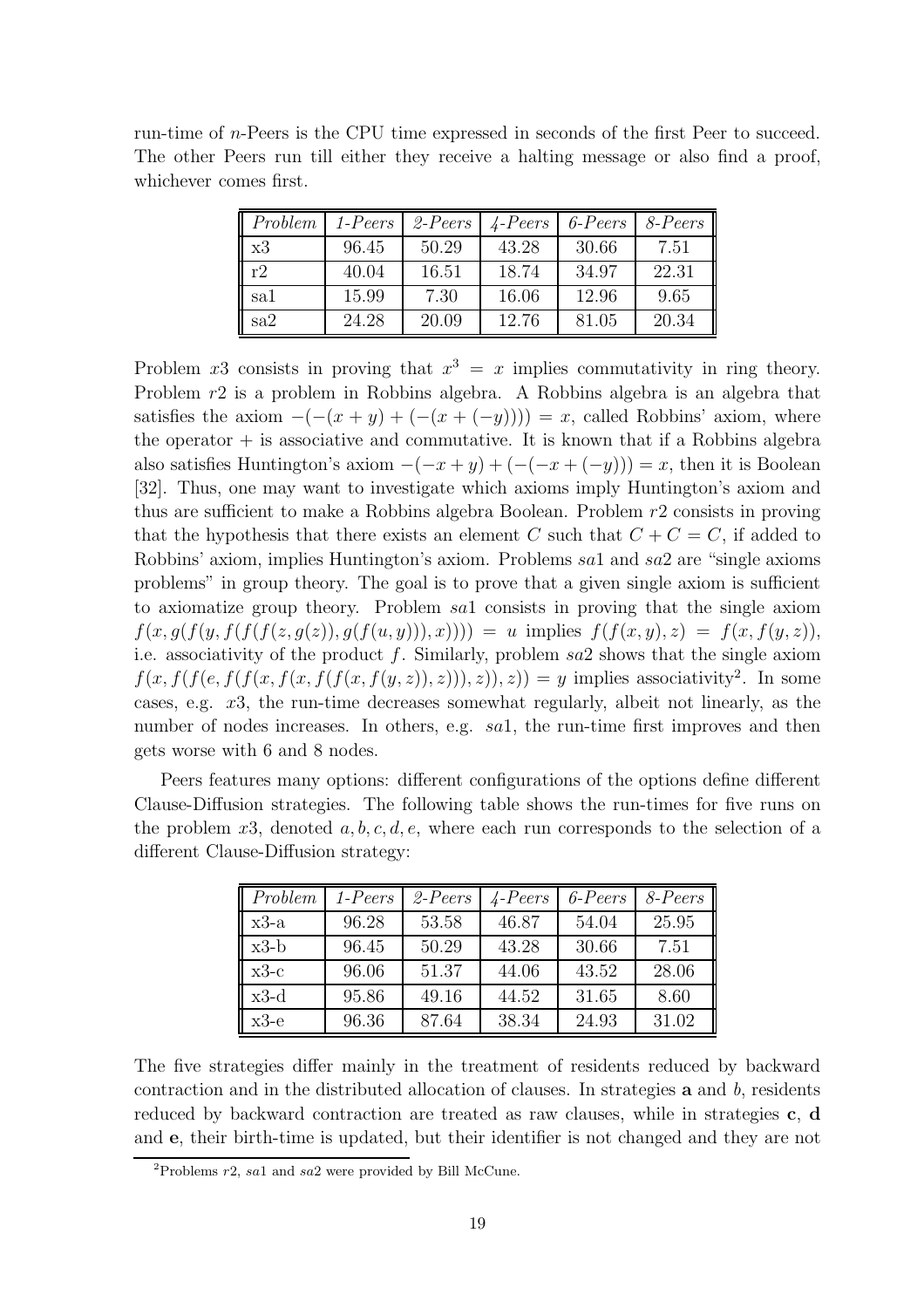re-allocated. In strategies a and c, clauses are allocated according to the alternate-fit policy of Section 4. In strategies b and d, clauses are allocated based on their syntax: each symbol in the signature is identified by a number in the symbol table of the prover. The destination of a clause is determined as the sum of the numbers associated to its symbols modulo the number of nodes<sup>3</sup>. In strategy  $e$ , clauses are allocated according to the best-fit policy of Section 4, where each process estimates the work-load of the other processes based on the identifiers of the inference messages it receives from the other nodes.

| Problem | $1-Peers$ | $2-Peers$ | $\angle$ -Peers | $6$ -Peers | 8-Peers |
|---------|-----------|-----------|-----------------|------------|---------|
| kbcomm  | 5.14      | 1.62      | 0.55            | 0.55       | 0.58    |
| x3      | 62.42     | 49.40     | 24.09           | 23.80      | 14.03   |
| sa1     | 25.84     | 10.05     | 20.32           | 4.60       | 5.29    |
| sa2     | 12.97     | 20.73     | 2.24            | 1.56       | 2.15    |

The third table contains a few results from the experiments conducted more recently at the University of Iowa on a network of HP workstations:

The problem *kbcomm* is the commutator problem in group theory, a well known example for (Knuth-Bendix) completion-based strategies<sup>4</sup>. For these experiments the workstations were not homogeneous: the first node is an HP 715/75 with 64M of memory, the second node is an HP 715/50 with 64M of memory, the third node is an HP 715/33 with 32M of memory and the remaining five nodes are HP 705 with 16M of memory. In this third table the run-times decrease smoothly, except on problem sal with three nodes and problem sa2 with two nodes.

The main problem with our first Clause-Diffusion prover Aquarius was communication [8]. Our current understanding is that implementation of communication in C and better design have reduced the cost of communication in Peers. On the other hand we feel that redundancy, that is excessive overlap among the derivations at the nodes, is still a problem. The analysis of the experimental results and therefore the identification of the weaknesses of the prover (and the method) is made very difficult by the puzzling variability of the run-times: different executions of Peers on the same input clauses may exhibit different performances even for the same configuration of options. Similar unstability was displayed by Aquarius and by other distributed programs for symbolic computation, e.g. the distributed Buchberger algorithm of [12]. Some non-determinism is expected of a distributed program with asynchronous processes: it is sufficient that messages are delivered in a different order to differentiate the derivations. However, the non-determinism of Peers is higher than we had expected and it is an obstacle to improve and even to debug this type of program. Unstability is a general problem in distributed processing, but it is a new issue in theorem proving. We think that future work in distributed theorem proving will need to study non-determinism systematically.

The experimentation with Peers, together with the previous experimentation with

<sup>&</sup>lt;sup>3</sup>This allocation policy is due to Bill McCune.

<sup>4</sup>Throughout this paper we use "contraction-based" as a general term that subsumes "completion-based", "simplification-based" and "rewriting-based".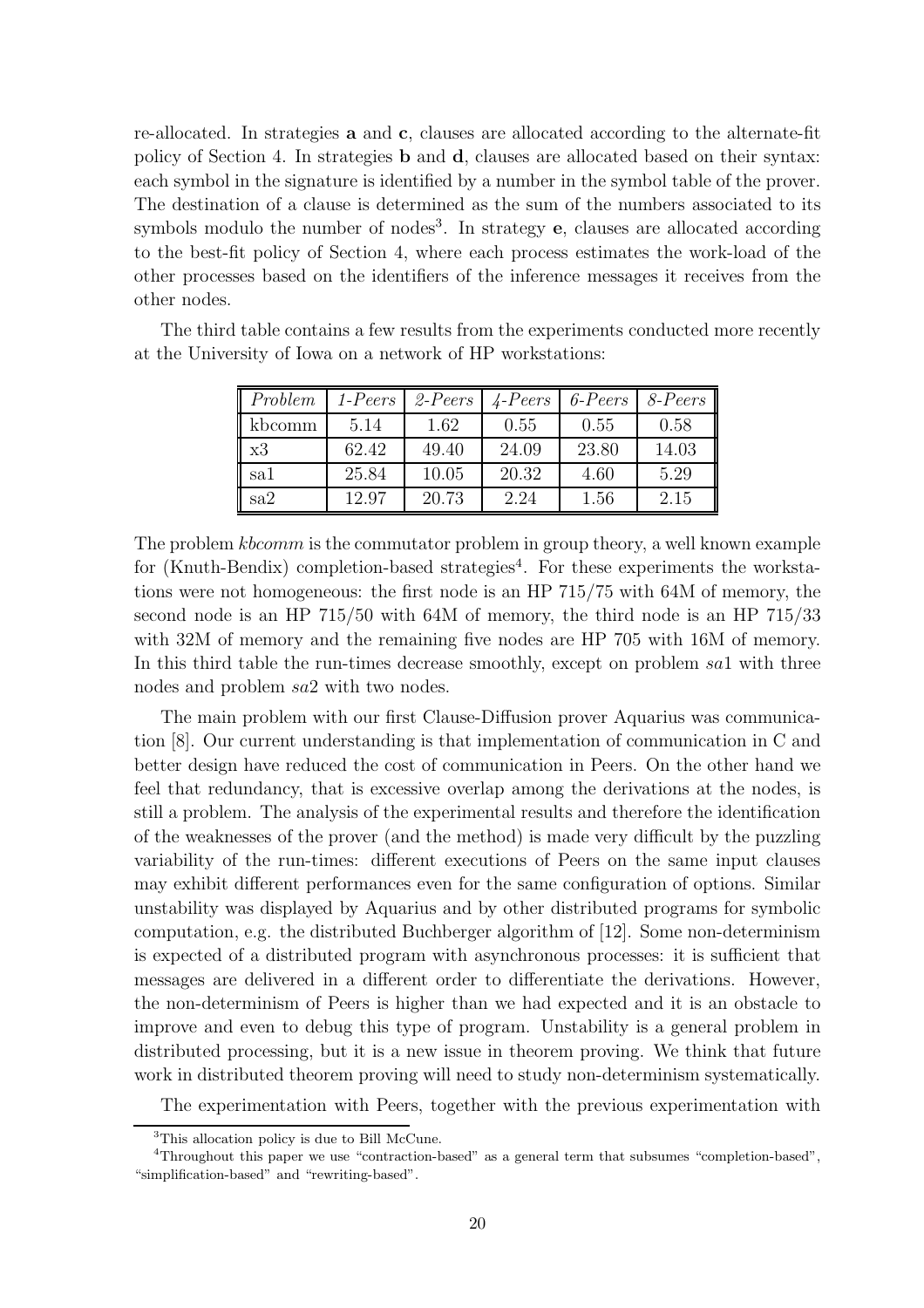Aquarius, encourages us to think that Clause-Diffusion has the potential of achieving significant speed-up's on some non-trivial class of problems. Much more work is needed in order to obtain more regular and more satisfactory performances. It will entail not only the fine-tuning and optimization of the implementation, but also the refinement of the Clause-Diffusion method itself, for instance in terms of better allocation policies, improved global contraction schemes and new search plans.

# 7 Discussion

We summarize our contributions and we suggest directions for further work.

## 7.1 The Clause-Diffusion methodology

The main contribution of this paper is the Clause-Diffusion methodology itself. Although our approach to parallelization applies to theorem proving in general, we focused on contraction-based strategies. This choice has two reasons. First, these strategies proved to be more powerful than strategies without contraction on significant classes of problems. Second, the presence of contraction rules makes the parallelization more difficult. As it has been often observed, those features which make a sequential algorithm or procedure more efficient than others, are also those which may make its parallelization harder. Thus, the study of strategies without contraction can be regarded as a special case of the study of strategies with contraction.

Our Clause-Diffusion methodology realizes a notion of parallelism at the search level: the search space is partitioned among deductive processes, which search concurrently and cooperatively for a solution. The search space is determined by the input problem, i.e. the clauses, and the inference rules. One may partition the set of clauses or the set of rules or a combination of the two. The first approach amounts to data-driven parallelism: each concurrent process is given a subset of the data and it is in charge of all the operations on its data. The second one is operations-driven parallelism: each concurrent process is given a subset of the operations, e.g. the inference rules, and it is responsible for applying them to all the data. In theorem proving applications, there are many more data items than inference rules and therefore data-driven parallelism is more natural.

Accordingly, the Clause-Diffusion methodology partitions the clauses among the processes, so that each one of them owns a portion (its residents) of the data base of clauses. The expansion inferences are subdivided based on the ownership of the clauses. Contraction inferences are not subdivided, so that each process can perform as much contraction as possible. Exactly because each process is assigned just a portion of the search space, the processes need to communicate, in order to find a proof whenever there exists one. Communication is realized via message-passing: the processes send their residents to the other processes in form of messages, termed inference messages. In a distributed environment each deduction process runs at a different node and they exchange messages over the links interconnecting the nodes.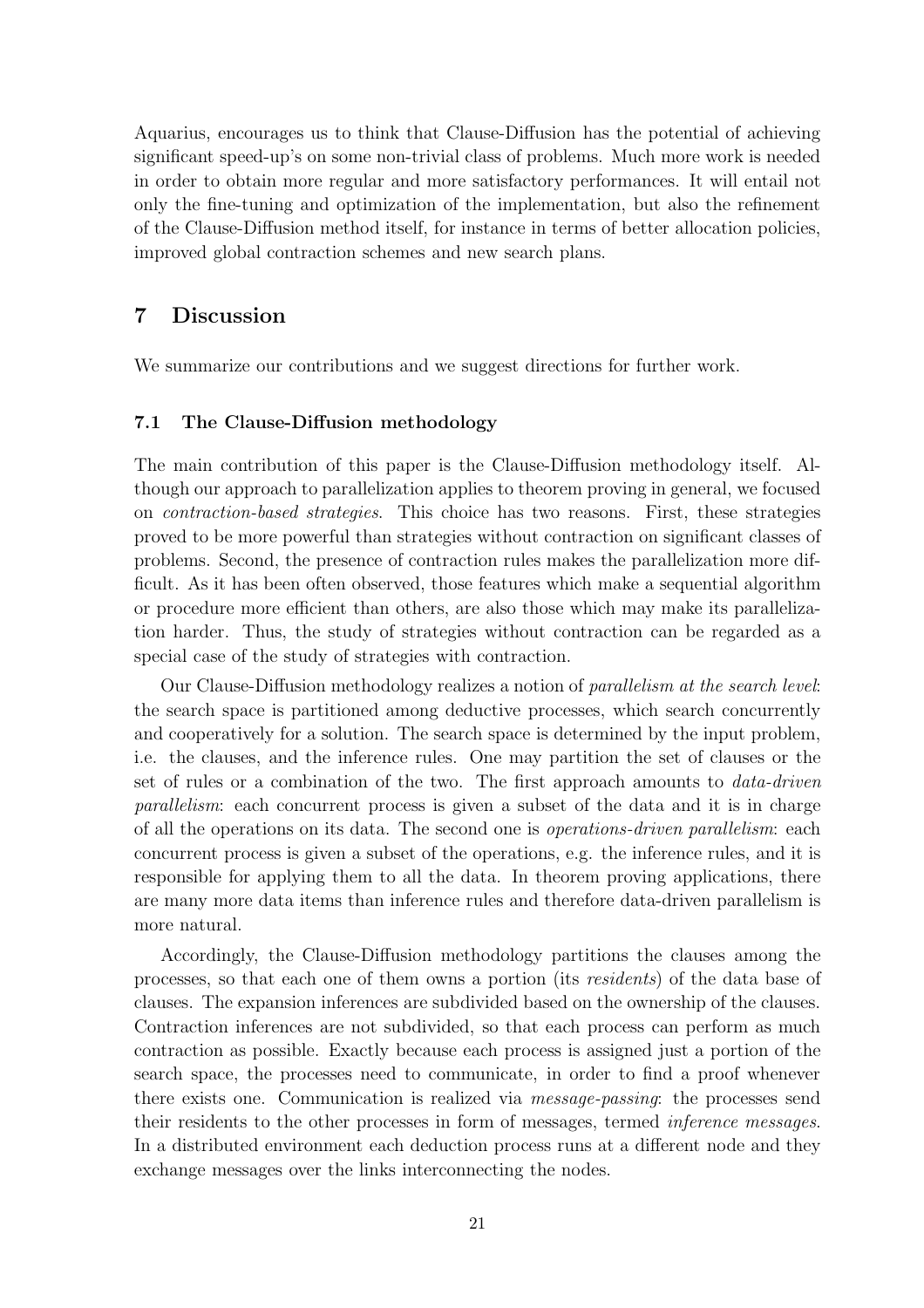Specific Clause-Diffusion strategies are obtained by selecting several components, beside the inference rules and the search plan, such as the distributed global contraction scheme, the distributed allocation algorithm and the algorithms for message-passing. Also, the search plan to be executed by each deduction process needs to schedule both inference and communication steps. For most of these components we analyzed the underlying problems and proposed several solutions:

- Schemes for distributed global contraction: global contraction by travelling and global contraction at the source, either by localized image sets or by a global image set in shared memory.
- Policies to maintain the image sets with respect to contraction: direct contraction, no contraction, direct update, delayed update with garbage collection or update by inference messages.
- Criteria for distributed allocation: best-fit, alternate-fit, half-alternate-fit, first-fit or alternate-first-fit.

# 7.2 Distributed global contraction

We formulated the problem of global contraction in parallel automated deduction, clarifying the differences between forward global contraction and backward global contraction. We indicated in the bottleneck of backward contraction a critical problem in the shared memory approaches to parallel theorem proving. This source of inefficiency was not identified before. We proposed schemes for distributed global contraction, which represent our solution to the backward contraction bottleneck problem.

Global contraction at the source by localized image sets represents a *dis*tributed, duplication-oriented approach, which requires a sufficiently large amount of memory at the nodes. It is duplication-oriented, because parallel inferences are made possible by forming the localized image sets, i.e. by duplicating the clauses.

Global contraction at the source by global image set represents a mixed shared-distributed approach, which relies on a fast shared memory and also sufficient memory at the nodes. This is a hybrid approach. It reduces the amount of communication, because exchange of messages may be replaced in part by access to the shared memory. It still involves duplication, since all the clauses in the shared memory are duplicates of the residents at the nodes. But duplication is reduced with respect to the previous approach, because just one shared global image set, rather than many localized image sets, is maintained.

In all our schemes, the clauses to be rewritten by contraction are held in the local memories of the nodes. This is the key feature which prevents the backward contraction bottleneck. The main costs of our solutions are represented by memory and/or communication requirements as indicated above. In particular in the mixed approach, the backward contraction bottleneck does not appear, even if a shared memory is used, because the clauses in shared memory are used as simplifiers only. They are not subject to contraction themselves, while the residents at the node are. The negative sides are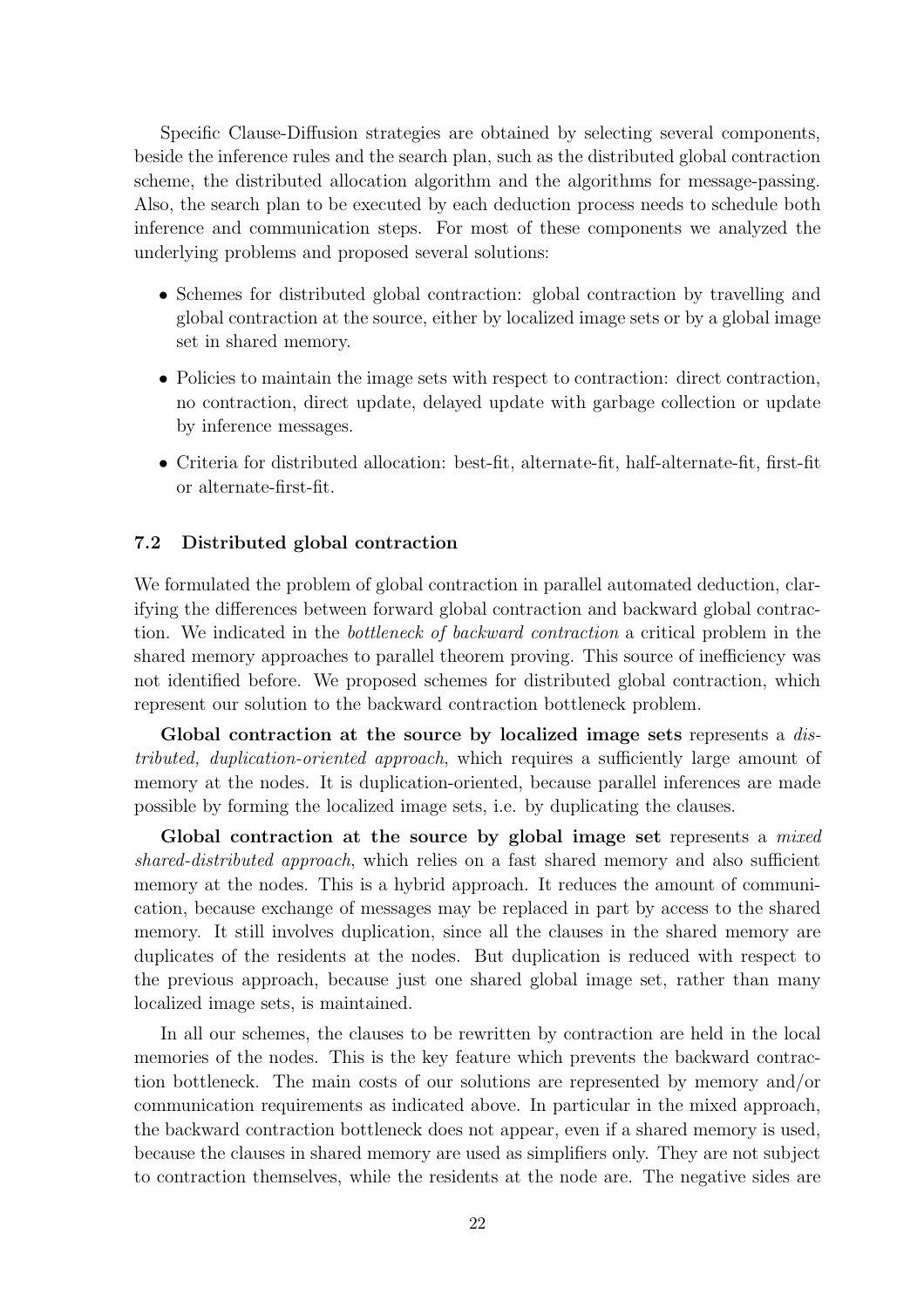the duplication of clauses and the delay in updating the shared memory with respect to the nodes.

This mixed approach seems to be especially appealing. The general wisdom is that distributed memory may be more convenient for intrinsically independent, asynchronous activities, while shared memory may be more appropriate for concurrent activities which cooperate closely and synchronously. We feel that parallel deduction processes with contraction involve activities of both types. Expansion and local contraction may be considered as belonging to the first category, while global contraction may fall in the second one. Indeed, the repeated contraction of a clause with respect to a given set of simplifiers may be conceived as a single inference step, rather than a combination of steps. Under such view, it becomes apparent that it may be convenient to have all the simplifiers in one place. Our scheme for global contraction at the source with shared memory seems promising because it allows to share the simplifiers, without incurring in the backward contraction bottleneck of other purely shared memory approaches.

## 7.3 Comparison with related work

Most previous works in parallel deduction do not apply to contraction-based strategies (see [30] for a survey). The pure shared memory approaches of [24] and [33] have been applied to contraction-based strategies, with the backward contraction bottleneck. The transition-based philosophy of [33] has been applied also to an implementation of the Buchberger algorithm in distributed memory [13]. The theorem prover ROO of [24] performs very well and scales regularly with the number of processors on problems solved by hyperresolution, i.e. problems suitable for expansion-oriented strategies, but it has displayed the backward contraction bottleneck on equational problems, where backward contraction plays a key role.

The approach proposed in [2, 17] addresses contraction-based strategies and does not cause the backward contraction bottleneck. This method, called the Team-Work method, also features concurrent, deductive processes which develop their derivations in a largely indipendent way. However, there are more differences than similarities between Team-Work and Clause Diffusion. First, in the basic Team-Work method the search space is not partitioned: each deductive process owns all the clauses in its data base and executes all the inferences<sup>5</sup>. The different deductive processes start with identical sets of clauses and inference rules. The difference among the deductive processes is made by having them executing different search plans. Second, the Team-Work method has no message-passing. Third, the deductive processes are not completely asynchronous. Periodically, the processes halt their deductive work and evaluate their current data bases as "referees". One of the processes plays the role of "supervisor": based on these evaluations, it forms a "best" data base and gives it to all the processes, which then may re-start the deduction. Thus, the processes communicate by periodical synchronizations and re-constructions of a common data base, rather than by message-passing between asynchronous processes as in Clause-Diffusion.

 $\overline{5}$ There are variants of the Team-Work method where some processes – the "non-fair experts" of [2, 17] – do only some type of inference and do not need to have all the clauses.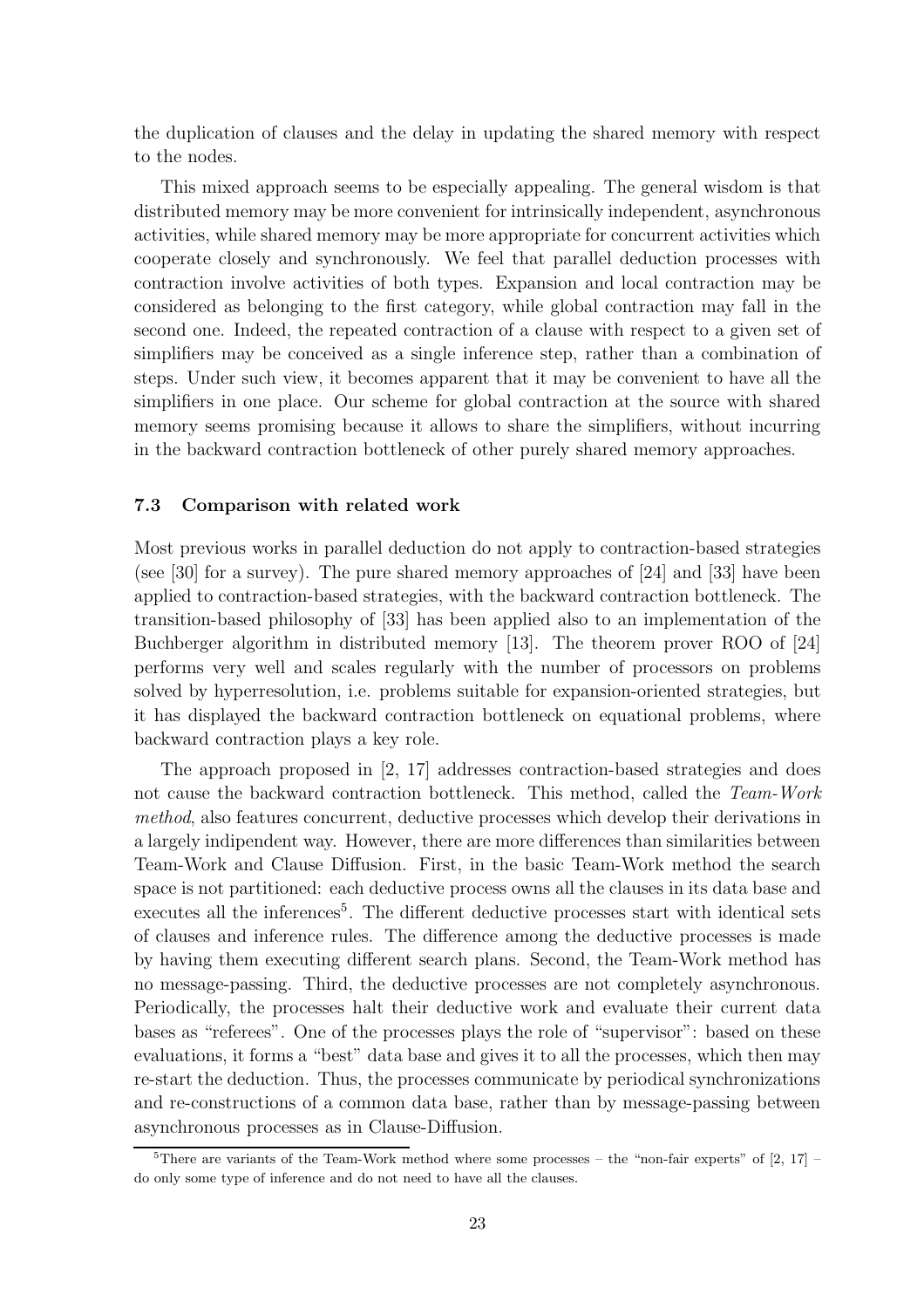The most fundamental difference, however, is in the way the two methods try to obtain speed-up over a sequential strategy. The Team-Work method tries to achieve speed-up by *interleaving of search plans.* Suppose that clause  $\psi$  and clause  $\varphi$  yield a proof. Assume that search plan A generates  $\psi$  very early and  $\varphi$  much later and search plan B generates  $\varphi$  very early and  $\psi$  much later. Thus, if either A or B are executed sequentially, this proof is not obtained till both clauses are generated. In the Team-Work method, A and B are executed in parallel. If the common data base is reconstructed after A has generated  $\psi$  and B has generated  $\varphi$ , and if both  $\psi$  and  $\varphi$  are saved in the new data base, then the process executing A (or B) will have  $\varphi$ (or  $\psi$ ) much earlier than it would in a sequential execution, and thus will find that proof much faster. In this sense, the Team-Work method realizes interleaving of search plans. Computations generated by interleaving, however, are not regarded as "truly concurrent", since they can be naturally simulated by sequential executions. Indeed, a sequential strategy, which executes first A for at least as many steps as it is necessary to generate  $\psi$  and then B for at least as many steps as it is necessary to generate  $\varphi$ , would yield a derivation very similar to that of the Team-Work method. The Team-Work method has been implemented for equational logic. The experimental results in  $\vert 2, 17 \vert$ , are not sufficient to establish how the Team-Work method scales with the number of processors, because they refer only to the case of two nodes.

Clause-Diffusion, on the other hand, tries to achieve speed-up by subdividing the problem, i.e. the search space, so that each deductive process faces a smaller search task than the sequential process. The effect of partitioning the search space and of asynchronous communication by message-passing is that the deductive processes generate portions of the search space which may be radically different from those generated sequentially. Since the portions of the search space can be different, a Clause-Diffusion process may find a much faster proof than the sequential one. If this happens, the result is very good. Because of this dramatic changes in the search spaces, the derivations by Clause-Diffusion may be very different from the sequential ones and it is not at all obvious how to simulate a Clause-Diffusion derivation by a sequential method. In this sense, we feel that Clause-Diffusion represents a "truly concurrent" approach, and takes a bolder step in parallelization of theorem proving than other methods. There is, of course, the potential drawback that a Clause-Diffusion strategy may not partition the search space properly. Then the speed-up may be disappointing, as the Clause-Diffusion prover may generate a proof similar to the sequential one by searching different fragments of the search space, rather than the whole space seen by the sequential prover. This type of phenomena explains in part the irregularity of some experiments with both Aquarius, see [8], and Peers.

## 7.4 Directions for future research

Many directions for ongoing and future work can be envisioned. On the practical side, we plan to continue the development and fine-tuning of our prototypes. The experimentation conducted so far has led already to variations and enhancements. For instance, in Aquarius the nodes may execute different search plans and select different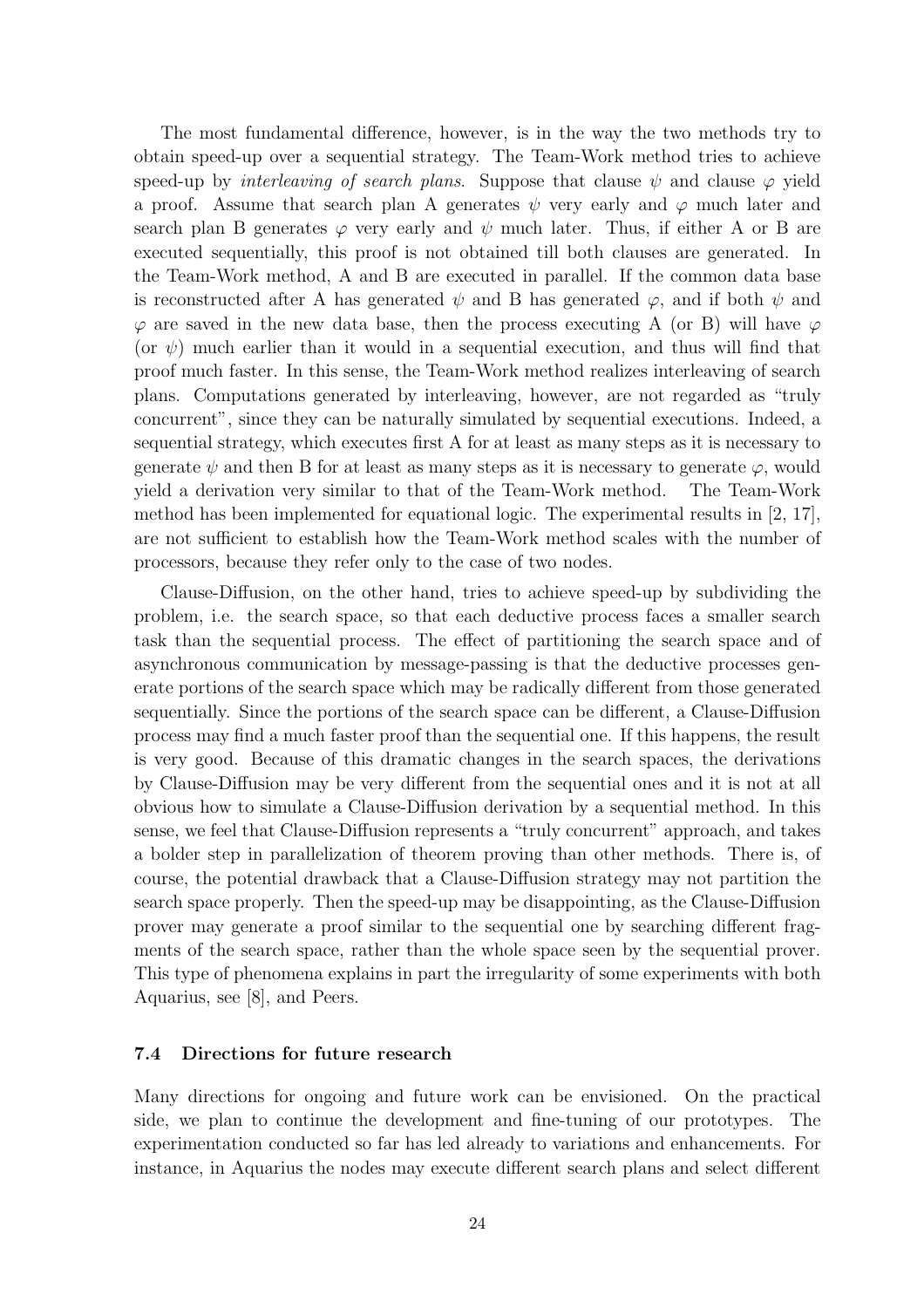subsets of the available inference rules. Indeed, the Clause-Diffusion method does not require to have the same strategy at all sites. We expect that most of the room for improvement is at the level of the search plans, i.e. the criteria to allocate and sort clauses and inference/communication steps. The experimentation done so far has shown that the allocation algorithm plays an especially important role in determining the performances of a Clause-Diffusion prover. Therefore, we shall consider the problem of designing better criteria to decide where to allocate a given clause during the derivation. Such criteria may keep into account statistics about the derivations developed so far at the nodes. Examples of statistics are the number of clauses stored at a node, the number of clauses of a certain type, e.g. simplifiers, the time spent so far in performing a certain type of inference and so on. Another possibility is to design criteria based on the syntax of the clauses, e.g. distributing the clauses according to some partition of the signature. Our second prototype Peers features a simple criterion of this nature.

Aquarius and Peers implement a distributed duplication oriented approach, since global contraction is done by localized image sets. Another direction is to develop in detail and implement the mixed shared-distributed approach, with a global image set in shared memory. This will require an environment where each node, while still having a fairly large local memory, may access a shared memory component.

On the theoretical side, we may work on the design of parallel search plans. In the present work, we assumed a sequential search plan for the local inferences at a single node. Such a search plan is simply extended to incorporate communication according to the priorities dictated by the Clause-Diffusion methodology. The next phase is to study how to develop intrinsically parallel search plans, i.e. search plans which keep into account that the strategy is executed in a distributed environment.

# Acknowledgements

The bulk of the work on Clause-Diffusion was done while both authors were with the Department of Computer Science of the State University of New York at Stony Brook. In addition to the support from the Department and the University, we acknowledge support from the National Science Foundation with grant CCR-8901322 given to SUNY Stony Brook. The first author was also supported by a fellowship of Università degli Studi di Milano, Italy. The prototype Peers was jointly written by Dr. Bill McCune of the Argonne National Laboratory and the first author, while she was visiting Argonne. The experimentation with Peers was started at the Argonne National Laboratory and continued at INRIA-Lorraine by the first author. The support provided by both laboratories is much appreciated.

# References

[1] S.Anantharaman and J.Hsiang, Automated Proofs of the Moufang Identities in Alternative Rings, Journal of Automated Reasoning, Vol. 6, No. 1, 76–109, 1990.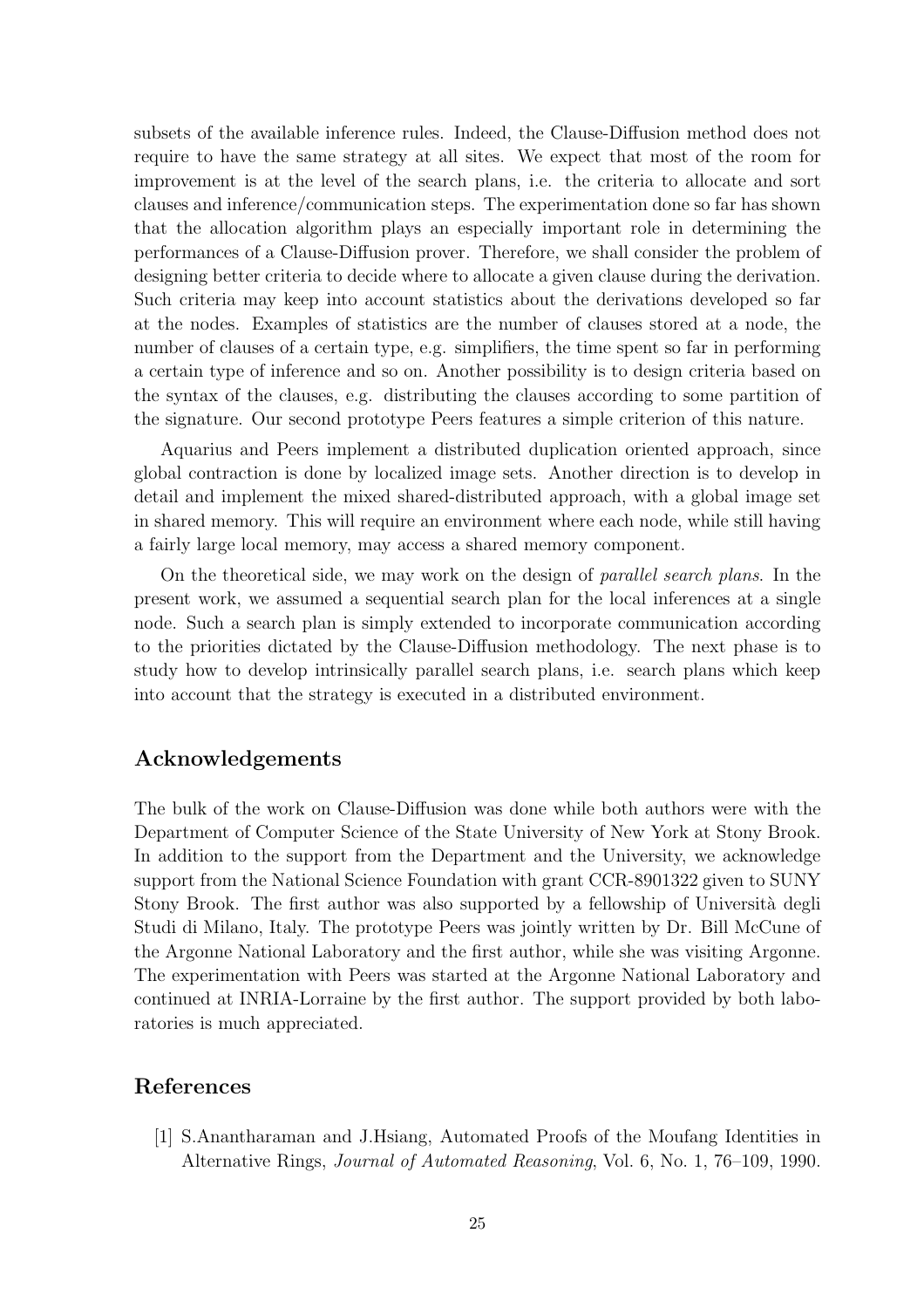- [2] J.Avenhaus and J.Denzinger, Distributing Equational Theorem Proving, in C.Kirchner (ed.), Proceedings of the Fifth Conference on Rewriting Techniques and Applications, Montréal, Canada, June 1993, Springer Verlag, Lecture Notes in Computer Science 690, 62–76, 1993.
- [3] L.Bachmair and H.Ganzinger, Non-Clausal Resolution and Superposition with Selection and Redundancy Criteria, in A.Voronkov (ed.), Proceedings of Logic Programming and Automated Reasoning, Springer Verlag, Lecture Notes in Artificial Intelligence 624, 273–284, 1992.
- [4] M.P.Bonacina and J.Hsiang, On fairness in distributed deduction, in P.Enjalbert, A.Finkel and K.W.Wagner (eds.), Proceedings of the Tenth Symposium on Theoretical Aspects of Computer Science, W¨urzburg, Germany, February 1993, Springer Verlag, Lecture Notes in Computer Science 665, 141–152, 1993.
- [5] M.P.Bonacina and J.Hsiang, On subsumption in distributed derivations, to appear in the Journal of Automated Reasoning.
- [6] M.P.Bonacina and J.Hsiang, Towards a Foundation of Completion Procedures as Semidecision Procedures, to appear in *Theoretical Computer Science*.
- [7] M.P.Bonacina, Distributed Automated Deduction, Ph.D. Thesis, Department of Computer Science, State University of New York at Stony Brook, December 1992.
- [8] M.P.Bonacina and J.Hsiang, Distributed Deduction by Clause-Diffusion: the Aquarius Prover, in A.Miola (ed.), Proceedings of the Third International Symposium on Design and Implementation of Symbolic Computation Systems, Gmunden, Austria, September 1993, Springer Verlag, Lecture Notes in Computer Science 722, 272–287, 1993.
- [9] M.P.Bonacina and W.McCune, Distributed theorem proving by Peers, in A. Bundy (ed.), Proceedings of the Twelfth International Conference on Automated Deduction, Nancy, France, June 1994, Springer Verlag, Lecture Notes in Computer Science, to appear.
- [10] S.Bose, E.M.Clarke, D.E.Long and S.Michaylov, Parthenon: A parallel theorem prover for non-Horn clauses, Journal of Automated Reasoning, Vol. 8, N. 2, 153– 182, April 1992.
- [11] R.Butler and E.Lusk, User's Guide to the p4 Programming System, Technical Report ANL-92/17, October 1992.
- [12] S.Chakrabarti and K.A.Yelick, Implementing an Irregular Application on a Distributed Memory Multiprocessor, in Proceedings of the ACM Symposium on Principles and Practice of Parallel Programming, San Diego, California, May 1993.
- [13] S.Chakrabarti and K.A.Yelick, On the Correctness of a Distributed Memory Gröbner Basis Algorithm, in C.Kirchner (ed.), Proceedings of the Fifth Conference on Rewriting Techniques and Applications, Montréal, Canada, June 1993, Springer Verlag, Lecture Notes in Computer Science 690, 77–91, 1993.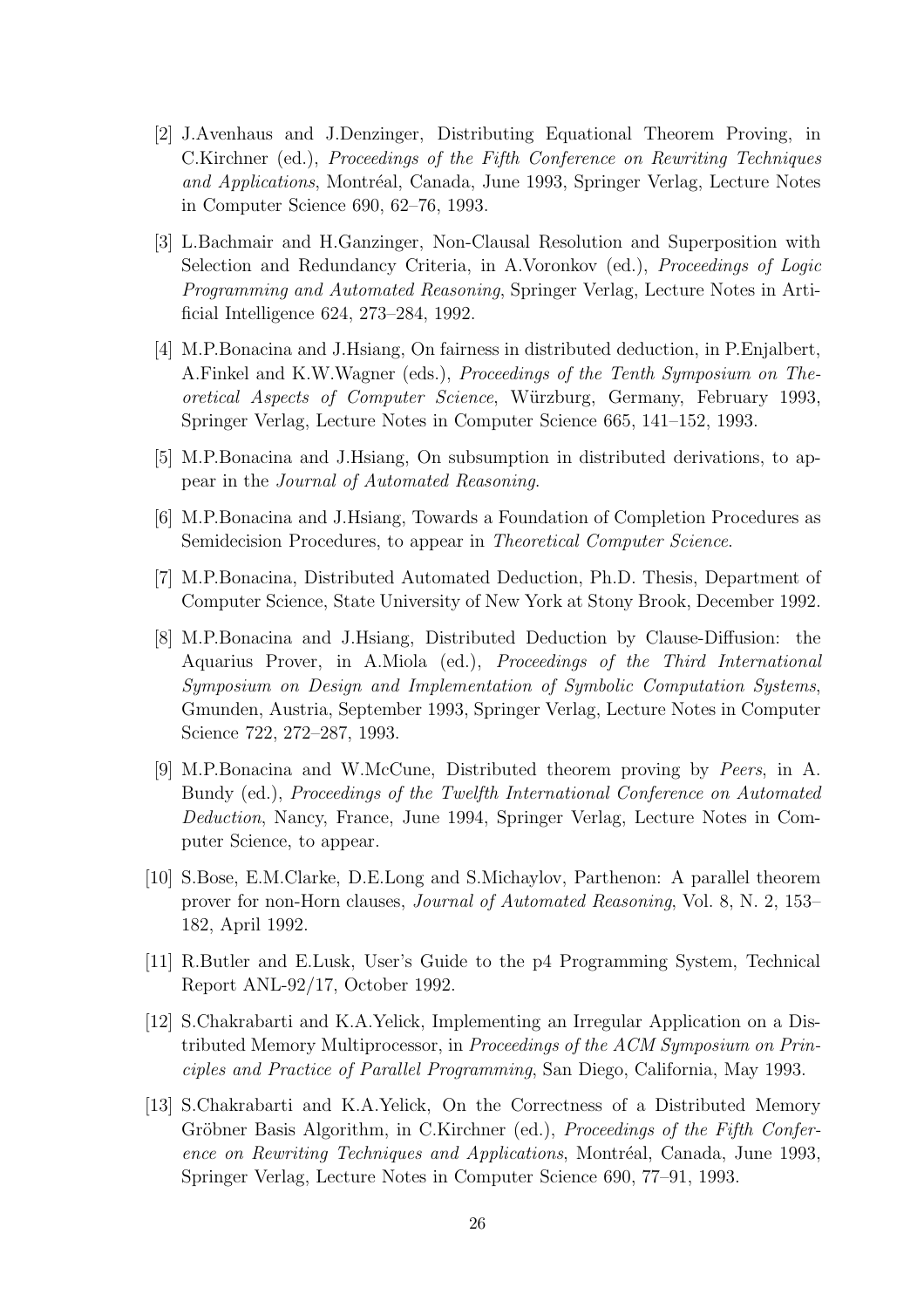- [14] J.D.Christian, High-Performance Permutative Completion, Ph.D. thesis, The University of Texas at Austin, available as MCC Technical Report ACT-AI-303- 89, August 1989.
- [15] E.M.Clarke, D.E.Long, S.Michaylov, S.A.Schwab, J.-P.Vidal and S.Kimura, Parallel Symbolic Computation Algorithms, Technical Report CMU-CS-90-182, School of Computer Science, Carnegie Mellon University, October 1990.
- [16] S.E.Conry, D.J.MacIntosh and R.A.Meyer, DARES: A Distributed Automated REasoning System, in Proceedings of the Eleventh Conference of the American Association for Artificial Intelligence, 78–85, 1990.
- [17] J.Denzinger, Distributed knowledge-based deduction using the team work method, Technical Report SR-91-12, University of Kaiserslautern, 1991.
- [18] N.Dershowitz and J.-P.Jouannaud, Rewrite Systems, Chapter 15, Volume B, Handbook of Theoretical Computer Science, North-Holland, 1989.
- [19] I.Foster and S.Tuecke, Parallel programming with PCN, Technical Report ANL-91/32, Version 1.2, December 1991.
- [20] D.J.Hawley, A Buchberger Algorithm for Distributed Memory Multi-Processors, in Proceedings of the International Conference of the Austrian Center for Parallel Computation, Linz, Austria, October 1991, Springer Verlag, Lecture Notes in Computer Science.
- [21] A.Jindal, R.Overbeek and W.Kabat, Exploitation of parallel processing for implementing high-performance deduction systems, Journal of Automated Reasoning, Vol. 8, 23–38, 1992.
- [22] D.Kapur and H.Zhang, RRL: a Rewrite Rule Laboratory, in E.Lusk, R.Overbeek (eds.), Proceedings of the Ninth International Conference on Automated Deduction, Argonne, Illinois, May 1988, Springer Verlag, Lecture Notes in Computer Science 310, 768–770, 1988.
- [23] D.W.Loveland, Automated Theorem Proving: A Logical Basis, North-Holland, Amsterdam, 1978.
- [24] E.L.Lusk and W.W.McCune, Experiments with ROO: a Parallel Automated Deduction System, in B.Fronhöfer and G.Wrightson (eds.), *Parallelization in In*ference Systems, Springer Verlag, Lecture Notes in Artificial Intelligence 590, 139–162, 1992.
- [25] W.W.McCune, OTTER 2.0 Users Guide, Technical Report ANL-90/9, Argonne National Laboratory, Argonne, Illinois, March 1990.
- [26] M.Rusinowitch, *Démonstration Automatique: Techniques de Réécriture*, Collection Science Informatique, InterEditions, Paris, 1989.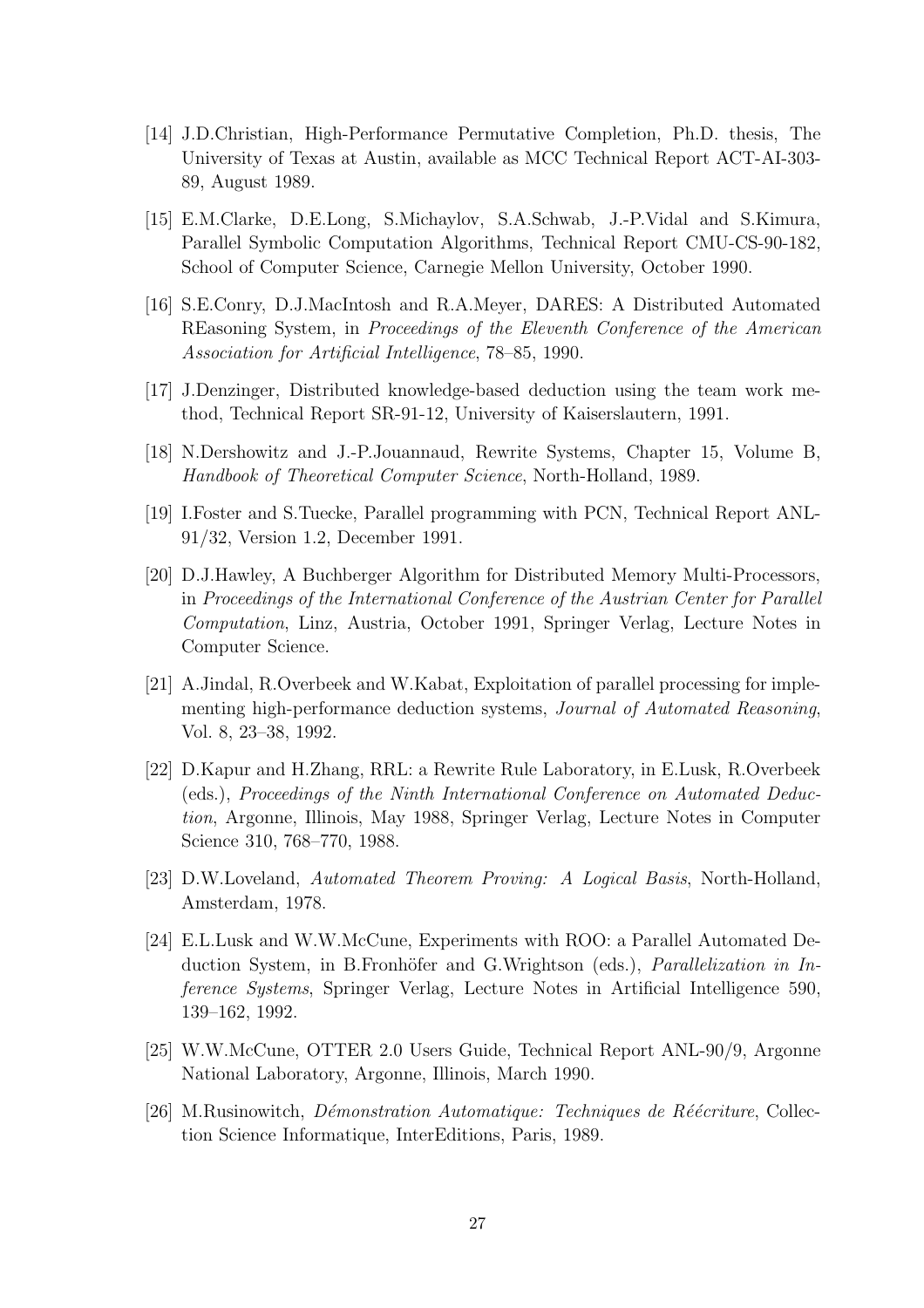- [27] J.Schumann and R.Letz, PARTHEO: A High-Performance Parallel Theorem Prover, in M.E.Stickel (ed.), Proceedings of the Tenth International Conference on Automated Deduction, Kaiserslautern, Germany, July 1990, Springer Verlag, Lecture Notes in Artificial Intelligence 449, 28–39, 1990.
- [28] K.Siegl, Gröbner Bases Computation in STRAND: A Case Study for Concurrent Symbolic Computation in Logic Programming Languages, Master thesis and Technical Report N. 90-54.0, RISC-LINZ, November 1990.
- [29] M.E.Stickel, The Path-Indexing Method for Indexing Terms, Technical Note 473, SRI International, October 1989.
- [30] C.B.Suttner and J.Schumann, Parallel Automated Theorem Proving, in L.Kanal, V.Kumar, H.Kitano and C.B.Suttner (eds.), Parallel Processing for Artificial Intelligence, Elsevier, 1994.
- [31] J.-P. Vidal, The Computation of Gröbner Bases on A Shared Memory Multiprocessor, in A.Miola (ed.), Proceedings of International Symposium on the Design and Implementation of Symbolic Computation Systems, Capri, Italy, April 1990, Springer Verlag, Lecture Notes in Computer Science 429, 81–90, 1990. Full version available as Technical Report CMU-CS-90-163, School of Computer Science, Carnegie Mellon University, August 1990.
- [32] L.Wos, Searching for Open Questions, Newsletter of the Association for Automated Reasoning, No. 15, May 1990.
- [33] K.A.Yelick and S.J.Garland, A Parallel Completion Procedure for Term Rewriting Systems, in D.Kapur (ed.), Proceedings of the Eleventh International Conference on Automated Deduction, Saratoga Springs, New York, June 1992, Springer Verlag, Lecture Notes in Artificial Intelligence 607, 109–123, 1992.

# A Uniform fairness of distributed derivations

In this appendix we extend the definition of uniform fairness for sequential theorem proving derivations to distributed derivations by Clause-Diffusion; we give a characterization of distributed uniform fairness in three conditions and we prove that these conditions are sufficient for the uniform fairness of a distributed derivation. These conditions are more concrete than the general definition of uniform fairness and are therefore useful to establish the fairness of specific Clause-Diffusion strategies<sup>6</sup>.

Given *n* deductive processes  $p_1 \ldots p_n$ , we define the *local data base* at node  $p_k$  at stage *i* as the union  $G_i^k = S_i^k \cup M_i^k \cup CP_i^k \cup NS_i^k$ . Then, the *local limit* at processor  $p_k$  is  $G_{\infty}^{k} = \bigcup_{i \geq 0} \bigcap_{j \geq i} G_{j}^{k}$ . The global data base at stage i is the union of the local data bases, i.e.  $G_i = \bigcup_{k=1}^n G_i^k$ , and the *global limit* is  $G_\infty = \bigcup_{k=1}^n G_\infty^k$ . Local and global limits may

 ${}^{6}$ This material appeared already in [7, 4]. Therefore it is reported here only as an appendix for the sake of completeness of the treatment of Clause-Diffusion in this paper.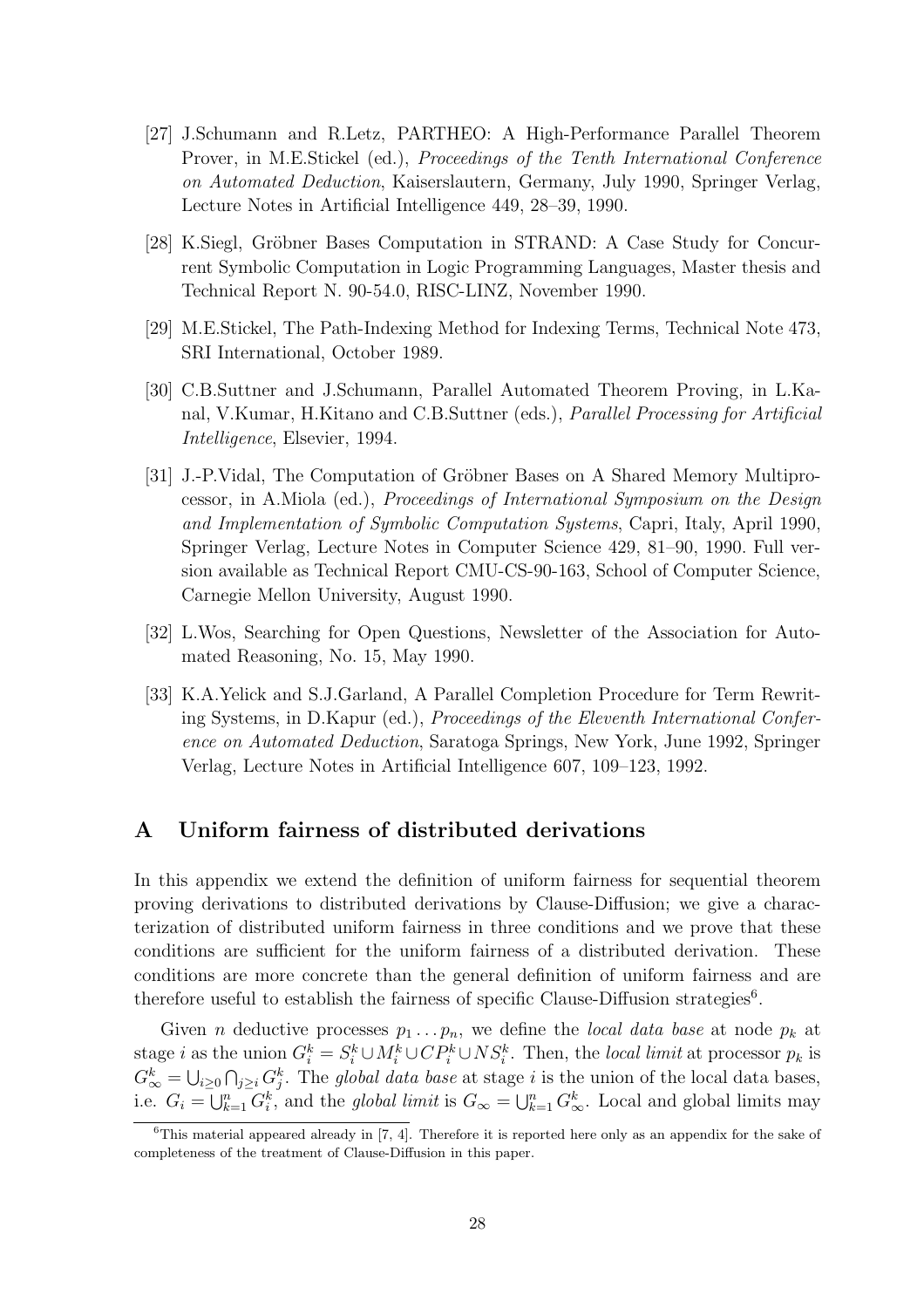be defined similarly for each component of the states in a distributed derivation, e.g.  $S^k_{\infty}$  and  $S_{\infty}$ ,  $M^k_{\infty}$  and  $M_{\infty}$ .

Then, we apply to distributed derivations the definition of uniform fairness in the sequential case. A few (related) definitions of uniform fairness in theorem proving have been given over the years (citations and comparisons can be found in [7]). Here we apply the definition given in [3]. In this definition, the notation  $R(S)$  denotes the set of clauses that are *redundant* in S based on the *redundancy criterion*  $R$  of the given strategy (see [3] and [7] for details). The notation  $I_e(S)$  denotes the set of clauses that can be inferred from premises in  $S$  in one expansion step of the given strategy.

### Definition A.1 A distributed derivation

 $(S; M; CP; NS)_0^k \vdash_{\mathcal{C}} (S; M; CP; NS)_1^k \vdash_{\mathcal{C}} \ldots (S; M; CP; NS)_i^k \vdash_{\mathcal{C}} \ldots,$ for all k,  $1 \leq k \leq n$ , is uniformly fair if  $I_e(G_{\infty} - R(G_{\infty})) \subseteq \bigcup_{k=1}^n \bigcup_{j \geq 0} G_j^k$ .

This means that all the clauses that can be generated from persistent and non-redundant premises are considered eventually. The following three conditions form a more concrete specification of uniform fairness of distributed derivations.

1. All messages should be processed eventually and thus there are no persistent messages:

 $\forall k, 1 \leq k \leq n, M^k_{\infty} = CP^k_{\infty} = NS^k_{\infty} = \emptyset.$ 

2. Given k and  $\psi \in S^k_{\infty}$ , we define the *abstract birth-time* of  $\psi$  in k to be the smallest index  $i \geq 0$  such that  $\psi \in \bigcap_{j\geq i} S_j^{k,7}$  Then for every node  $p_k$  and for every persistent, non-redundant resident  $\varphi$  at  $p_k$ , all persistent, non-redundant residents at the other nodes will eventually appear as inference messages at  $p_k$ , after the birth of  $\varphi$ :

 $\forall k, 1 \leq k \leq n, \forall \varphi \in (S^k_{\infty} - R(S^k_{\infty}))$ , if i is the abstract birth-time of  $\varphi$ , then  $\forall h$ ,  $1 \leq h \neq k \leq n, \forall \psi \in (S^h_{\infty} - R(S^h_{\infty}))$ , there exists an  $l > i$  such that  $\psi \in M_l^k$ .

Notice that i and l are stages of the same derivation, i.e. the derivation at  $p_k$ .

3. The derivation is uniformly fair with respect to the local inferences at each node. That is, every clause that can be generated from persistent, non-redundant clauses at  $p_k$  will be generated:  $\forall k, 1 \leq k \leq n$ ,  $I_e(G_{\infty}^k - R(G_{\infty}^k)) \subseteq \bigcup_{i \geq 0} CP_i^k$ .

Conditions 1 and 2 take care of the distributed part of the derivation, by guaranteeing that a clause which can be generated from two persistent non-redundant clauses  $\varphi_1$ and  $\varphi_2$  residing at two different nodes, will be considered. Condition 2 ensures that  $\varphi_1$ and  $\varphi_2$  will eventually meet each other through inference messages. Condition 1 makes sure that all inference messages be processed  $(M_{\infty} = \emptyset)$ , all raw clauses (those that, in the presence of contraction rules, remain non-trivial after having been fully contracted) become new settlers  $(CP_{\infty} = \emptyset)$  and all new settlers become residents at some place

<sup>&</sup>lt;sup>7</sup>The adjective *abstract* indicates that  $i$  is an index in the abstract view of the derivation, and not a time of any processor's clock.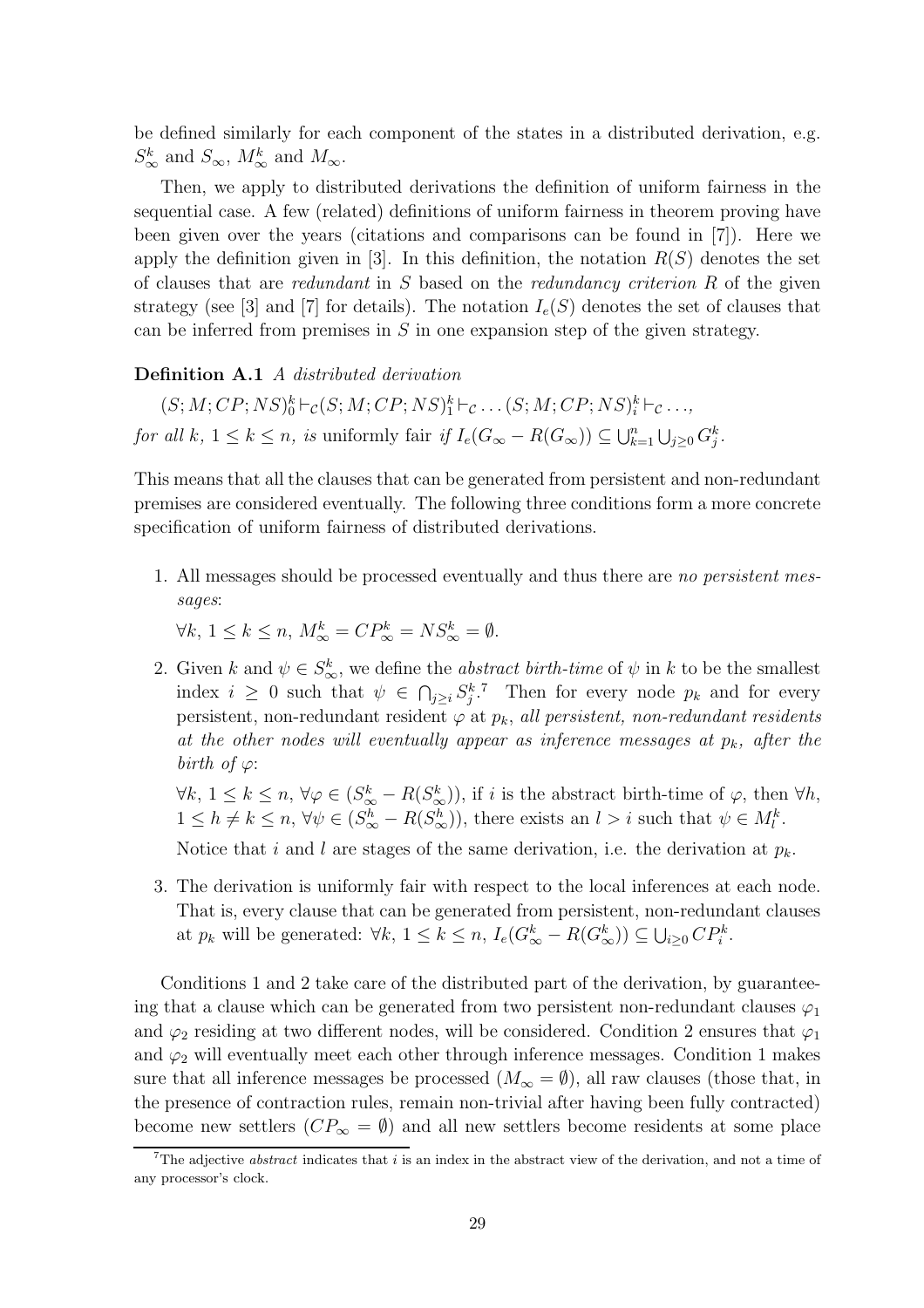$(NS_{\infty} = \emptyset)$ . Condition 3 takes care of fairness of the local derivation at each node. The following theorem shows that these three conditions imply Definition A.1:

**Theorem A.1** If a distributed derivation is such that

- 1.  $\forall k, 1 \leq k \leq n, M^k_{\infty} = CP^k_{\infty} = NS^k_{\infty} = \emptyset$ ,
- 2.  $\forall k, 1 \leq k \leq n, \forall \varphi \in (S^k_{\infty} R(S^k_{\infty}))$ , if i is the abstract birth-time of  $\varphi$ , then,  $\forall h$ ,  $1 \leq h \neq k \leq n$ ,  $\forall \psi \in (S^h_{\infty} - R(S^h_{\infty}))$ , there exists an  $l > i$  such that  $\psi \in M^k_l$  and
- 3.  $\forall k, 1 \leq k \leq n, I_e(S^k_{\infty} R(S^k_{\infty})) \subseteq \bigcup_{i \geq 0} CP^k_i$ .

then  $I_e(G_{\infty} - R(G_{\infty})) \subseteq \bigcup_{k=1}^n \bigcup_{i \geq 0} G_i^k$ , *i.e.* the distributed derivation is uniformly fair.

*Proof:* let  $\varphi$  be any clause in  $I_e(G_{\infty} - R(G_{\infty}))$  with parents  $\psi_1$  and  $\psi_2$ . Since  $M_{\infty} =$  $CP_{\infty} = NS_{\infty} = \emptyset$ ,  $G_{\infty} = S_{\infty}$ , i.e.  $\psi_1, \psi_2 \in S_{\infty}$ . It follows that  $\psi_1 \in (S_{\infty}^k - R(S_{\infty}))$  and  $\psi_2 \in (S^h_{\infty} - R(S_{\infty}))$  for some  $1 \leq k, h \leq n$ .

If  $k = h$ , then  $\varphi \in I_e(S^k_{\infty} - R(S_{\infty}))$ . Since  $S^k_{\infty} \subseteq S_{\infty}$ , by the monotonicity of the redundancy criterion (see [3]),  $R(S_{\infty}^k) \subseteq R(S_{\infty})$  and thus  $I_e(S_{\infty}^k - R(S_{\infty})) \subseteq I_e(S_{\infty}^k R(S_{\infty}^k)$ ). By Condition 3, there exists an i such that  $\varphi \in CP_i^k \subseteq G_i^k \subseteq \bigcup_{k=1}^n \bigcup_{i \geq 0} G_i^k$ .

If  $k \neq h$ , let  $i_1$  and  $i_2$  be the abstract birth-times of  $\psi_1$  at  $p_k$  and  $\psi_2$  at  $p_h$  respectively. By Condition 2, we have  $\psi_1 \in M_{l_1}^h$  for some  $l_1 > i_2$  and  $\psi_2 \in M_{l_2}^k$  for some  $l_2 > i_1$ . Since  $M_{\infty} = \emptyset$  by Condition 1, we know that the inference message  $\psi_1$  does not persist at  $p_h$  and the inference message  $\psi_2$  does not persist at  $p_k$ . An inference message may be deleted before performing expansion steps, by a contraction step. Since  $\psi_1$  and  $\psi_2$  are in  $G_{\infty} - R(G_{\infty})$ , i.e. they are globally persistent and non-redundant, this is impossible. It follows that the inference messages  $\psi_1 \in M_{l_1}^h$  and  $\psi_2 \in M_{l_2}^k$  are deleted only after having been processed. Thus, paramodulation of  $\psi_1$  into  $\psi_2$  is tried at  $p_h$  and paramodulation of  $\psi_2$  into  $\psi_1$  is tried at  $p_k$ . Either one of these two steps generates  $\varphi$ , i.e. either  $\varphi \in CP_i^h$  or  $\varphi \in CP_i^k$  at some stage *i*, i.e.  $\varphi \in \bigcup_{k=1}^n \bigcup_{i \geq 0} G_i^k$ .  $\Box$ 

By this theorem, the abstract definition of uniform fairness is reduced to more concrete requirements. Given a complete sequential strategy  $\mathcal{C} = \langle I; \Sigma \rangle$  (the inference system I is refutationally complete and the search plan  $\Sigma$  is uniformly fair), its parallelization by Clause-Diffusion is also complete, provided that the above conditions are satisfied:

Corollary A.1 Let  $C = \langle I; \Sigma \rangle$  be a complete sequential theorem proving strategy and D be a Clause-Diffusion strategy with inference system I and search plan  $\Sigma$  at each node. If the algorithms and policies handling messages satisfy Conditions 1 and 2, then D is a complete distributed theorem proving strategy.

We review briefly how the Clause-Diffusion strategies described in this paper satisfy Condition 2 (see [7, 4] for more details). Condition 2 requires that for every nonredundant, persistent resident  $\psi_1$  at any node  $p_k$ , any other non-redundant, persistent resident  $\psi_2$  appear at  $p_k$  as inference messages, after the abstract birth-time of  $\psi_1$ . We assume that  $\psi_1$  is born "before"  $\psi_2$ , i.e.  $i_1 \leq i_2$  for  $i_1$  and  $i_2$  the birth-times of  $\psi_1$  and